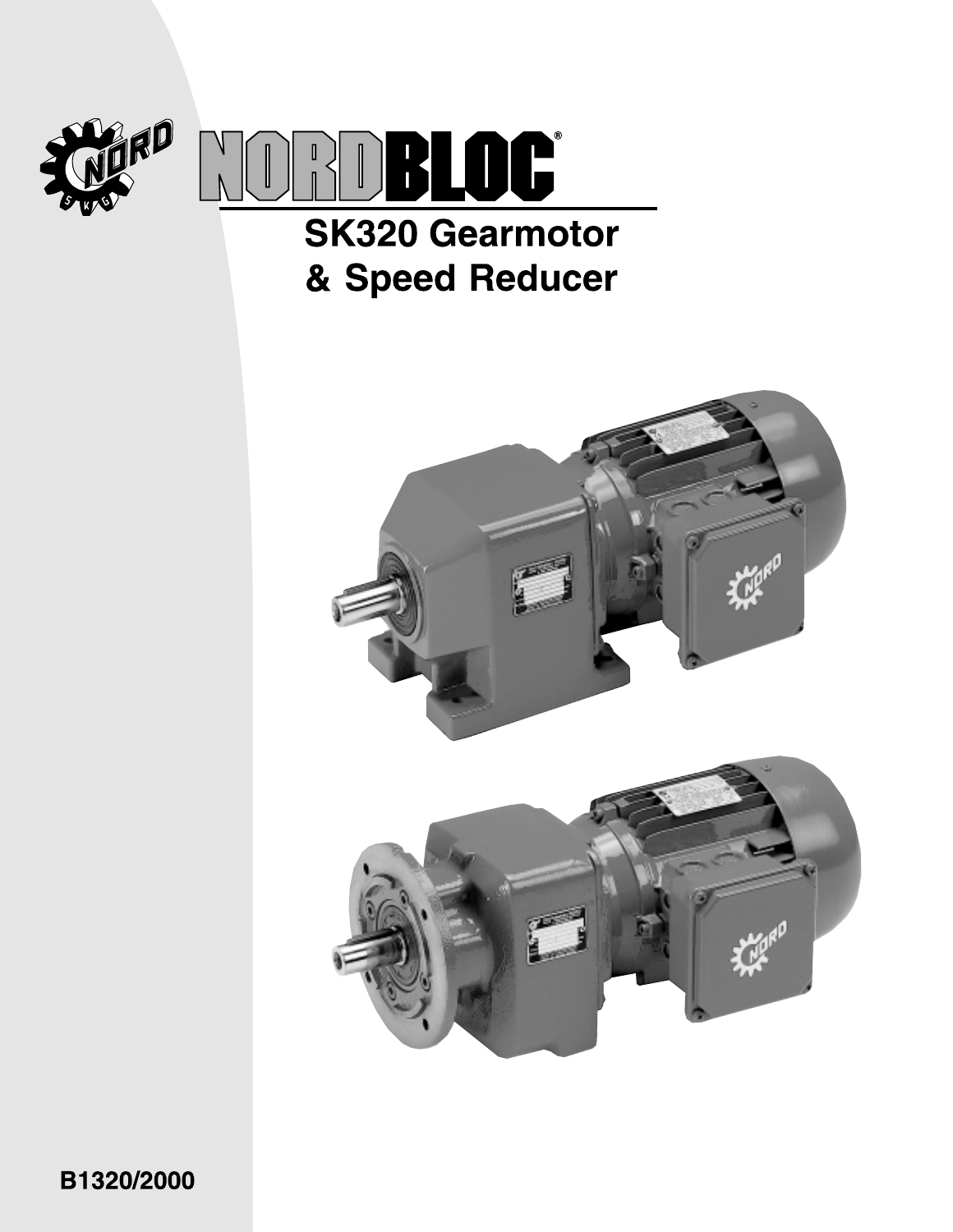# **EXPLANATORY NOTES**







|                       |     | <b>GEAR TYPE</b>                                   | <b>GEAR DESIGN</b>   |               |
|-----------------------|-----|----------------------------------------------------|----------------------|---------------|
| <b>FOOT MOUNTED</b>   |     |                                                    |                      |               |
| <b>SK 320</b>         | $=$ | Helical Gearboxes double reduction, foot mounted   | Flange mounting      | <b>B14</b>    |
|                       |     |                                                    | Foot/Flange mounting | <b>B3/B14</b> |
|                       |     |                                                    | Foot/Flange mounting | <b>B3/B5</b>  |
| <b>FLANGE MOUNTED</b> |     |                                                    |                      |               |
| <b>SK 320 F</b>       | $=$ | Helical Gearboxes double reduction, flange mounted |                      |               |
|                       |     |                                                    |                      |               |



SK 320 - 80 S/4

Helical Geared Motor, double reduction, foot mounting



SK 320 F - 80 S/4

Helical Geared Motor, double reduction, bolt-on flange mounting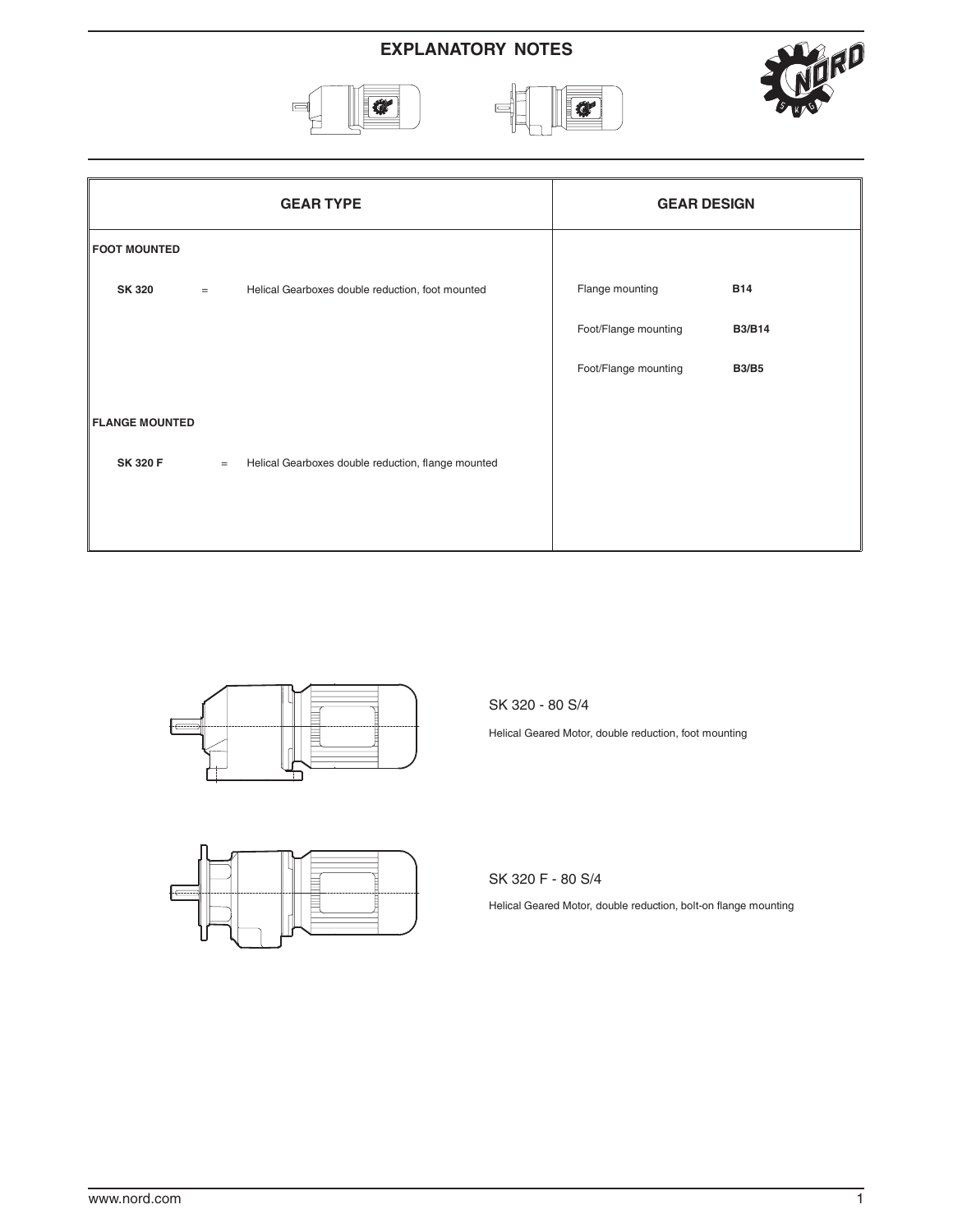# **EXPLANATORY NOTES**







| <b>INPUT OPTIONS</b>                               | <b>MOTOR</b>                                        | <b>NUMBER OF POLES</b>             | <b>INTEGRAL MOTOR OPTIONS</b>                                                   |
|----------------------------------------------------|-----------------------------------------------------|------------------------------------|---------------------------------------------------------------------------------|
| W<br>$=$ solid input shaft                         | <b>Integral Motors</b><br>$= 63$ S  80 L            | 4<br>$= 4$ - poles (1750)          | $BRE = with breake$                                                             |
| <b>C</b> - Face Motor Adapters                     | C - Face Motors                                     | other pole combinations on request | RG<br>= Brake corrosion-protected                                               |
| $= 56 C$ 140 TC                                    | $= 56 C$ 145 TC                                     |                                    | <b>SR</b><br>$=$ Brake dust-proof                                               |
|                                                    |                                                     |                                    | <b>HL</b><br>$=$ Brake motor with hand release                                  |
| <b>Metric Motor Adapters</b><br>$=$ IEC 63  IEC 80 | <b>IEC Motors</b><br>$= 63$ 80                      |                                    | <b>TF</b><br>$=$ Thermistors                                                    |
|                                                    |                                                     |                                    |                                                                                 |
|                                                    |                                                     |                                    | $=$ Thermostat<br><b>TW</b>                                                     |
|                                                    | <b>High Efficiency Integral Motors</b><br>$= 80$ LH |                                    | $= 2$ <sup>nd</sup> motor shaft end<br><b>WE</b>                                |
|                                                    |                                                     |                                    | $=$ Soft start rotor<br>WU                                                      |
|                                                    |                                                     |                                    | z<br>$=$ high inertia fan                                                       |
|                                                    |                                                     |                                    | <b>EF</b><br>= Blower fan, single phase<br>230 V, IP 54<br>63 - 132 frames only |
|                                                    |                                                     |                                    |                                                                                 |
|                                                    |                                                     |                                    | = Blower fan, 2- phase<br><b>ZF</b><br>460 V, IP 56                             |
|                                                    |                                                     |                                    | 63, 71 and 80 frames only                                                       |
|                                                    |                                                     |                                    | DF<br>= Blower fan, 3-phase<br>460 V, IP 56                                     |
|                                                    |                                                     |                                    | 90 - 160 frames only                                                            |
|                                                    |                                                     |                                    | IG<br>$=$ Incremental encoder                                                   |
|                                                    |                                                     |                                    | <b>FK</b><br>$=$ Overrunning clutches                                           |
|                                                    |                                                     |                                    | $RLS = Backstop$                                                                |
|                                                    |                                                     |                                    |                                                                                 |

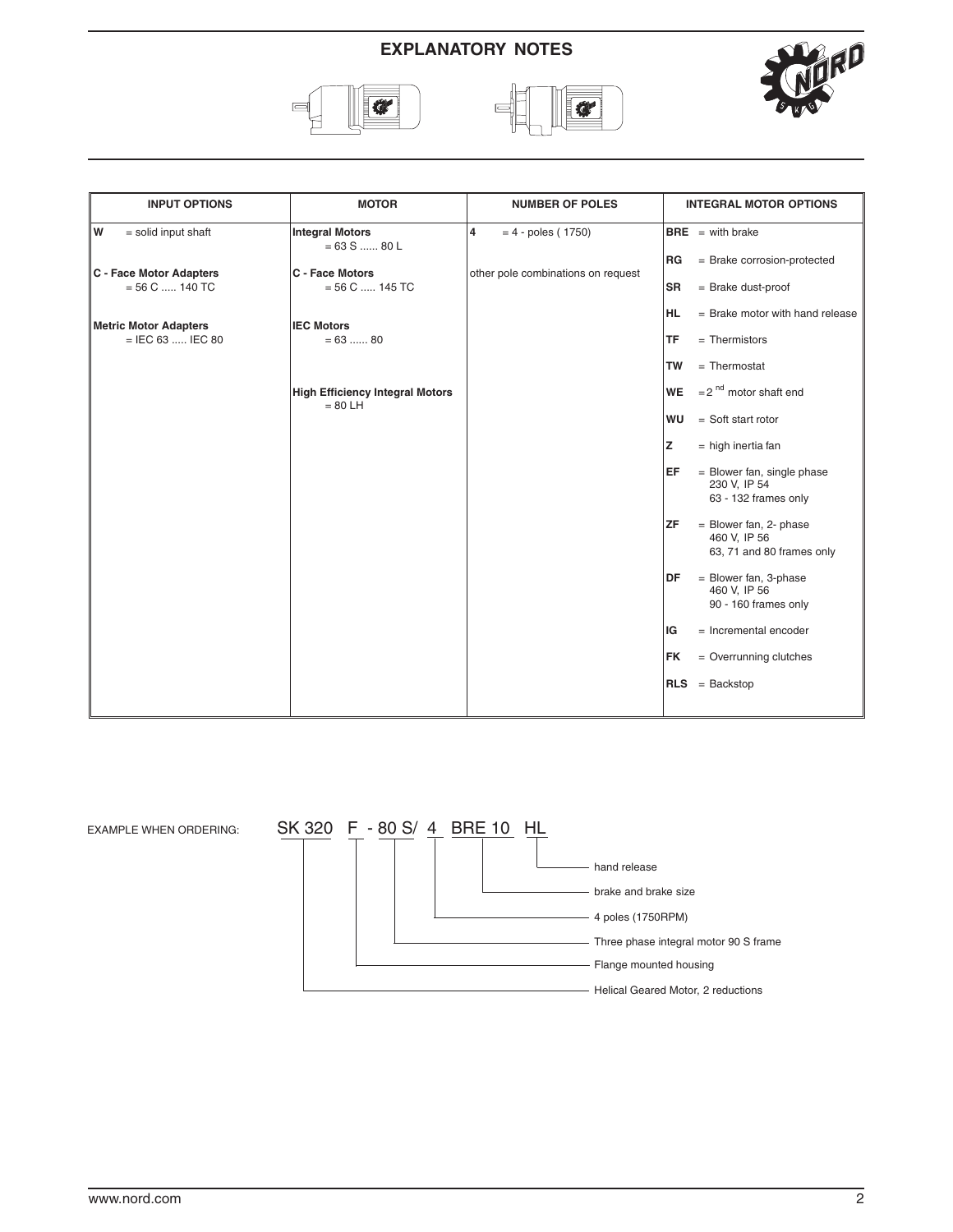### **MOUNTING POSITIONS**







**HORIZONTAL POSITION**



#### **VERTICAL POSITION**



#### **ATTENTION**

The Gear Units SK 320 are lubricated with synthetic oil (viscosity class ISO 220 ambient temperature - 20°C to 60°C). Under normal conditions this lubricant is sufficient for 20.000 service hours. **There are no vent or drain plugs.**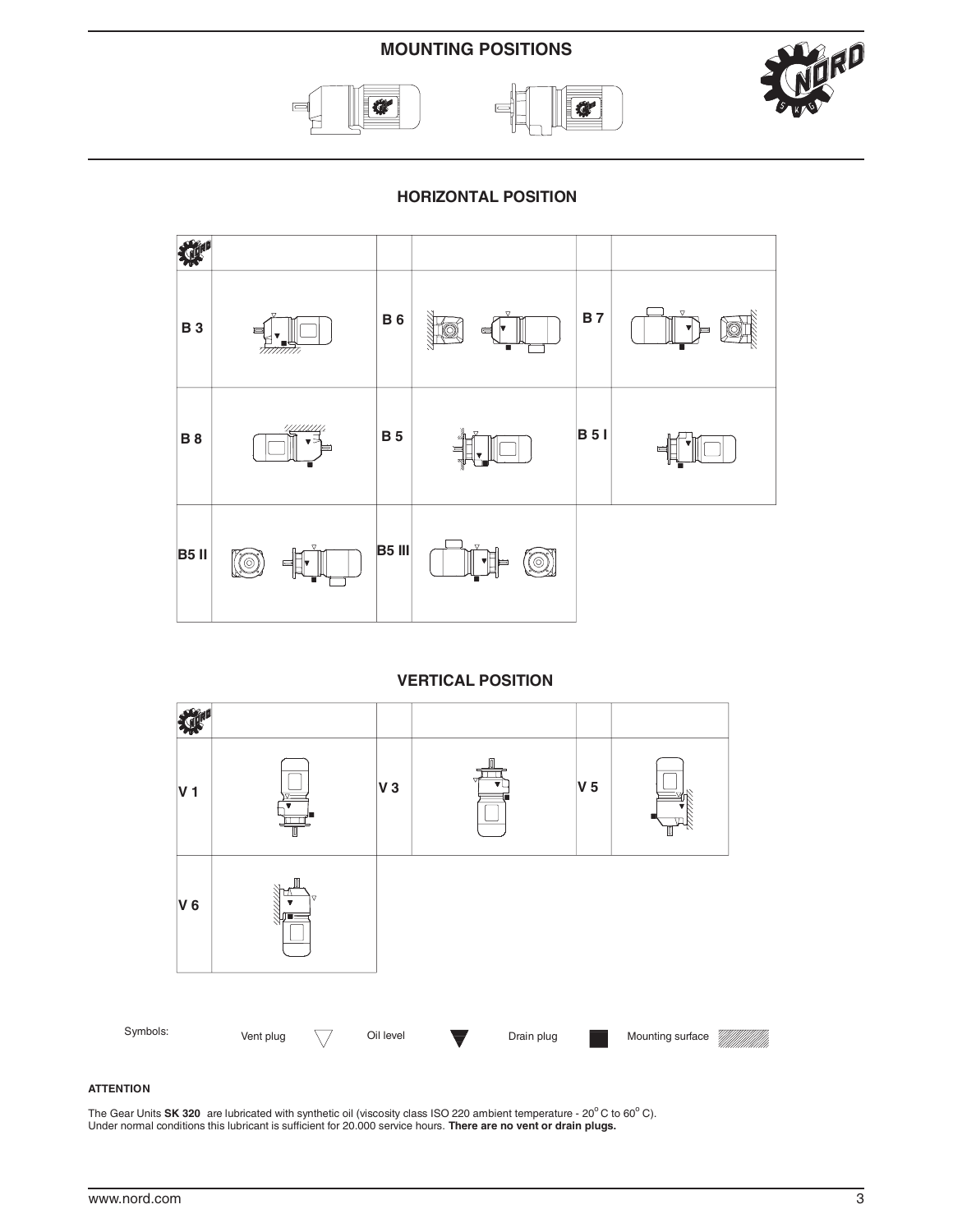# **MOUNTING POSITIONS**





#### **POSITION OF TERMINAL BOX AND CABLE ENTRY**

Please specify position of terminal box and cable entry.

#### **Integral motor design:**

Terminal box at 1, cable entry at I.

If other positions required, please specify exactly when ordering.

Cable entries at brakemotors only possible at pos. I.

#### **NEMA C-face motor:**

Terminal box at 3.

Cable entry at I or III only.

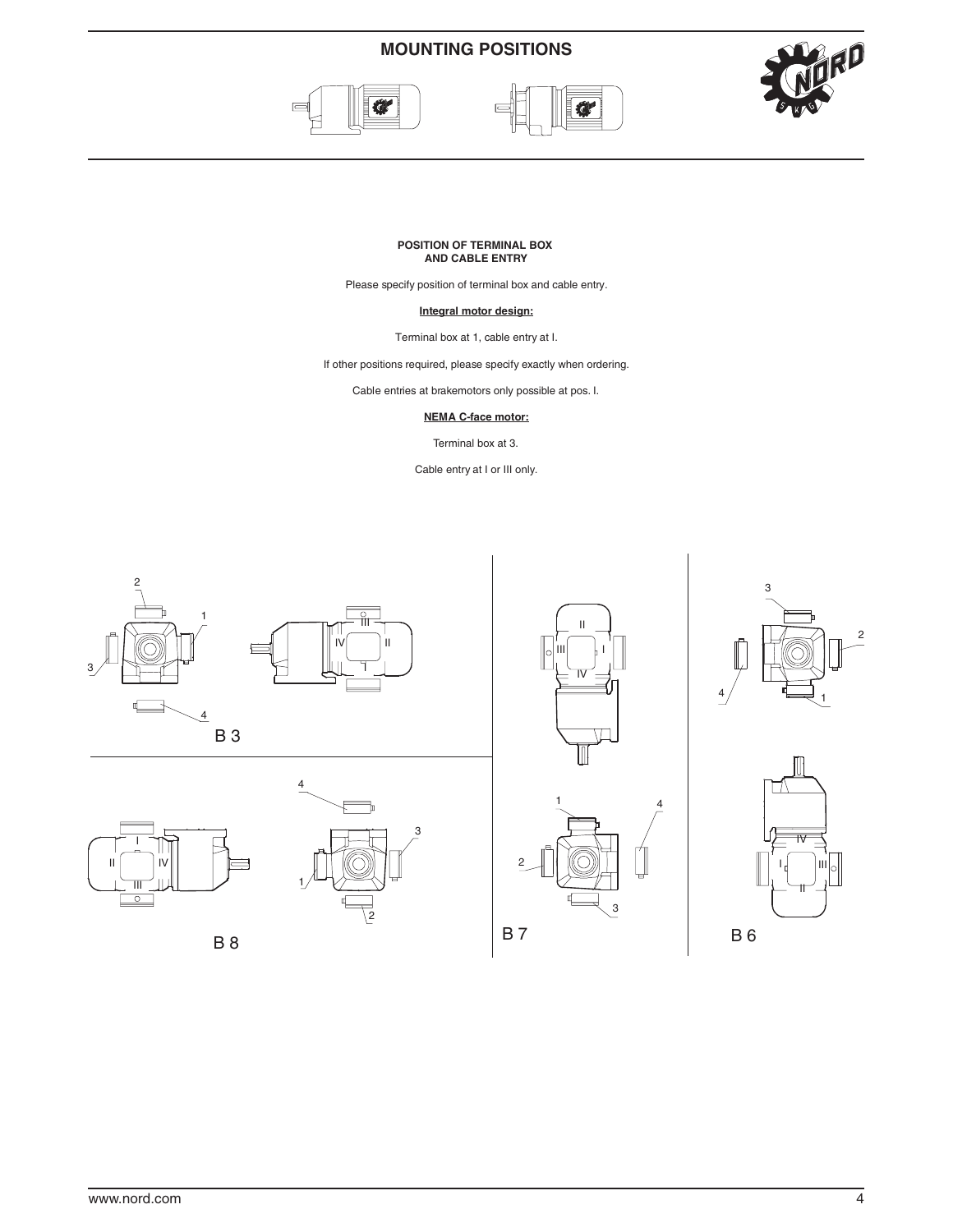

LUBRICATION **LUBRICATION**

All Nord Gear Motors and Speed Reducer leave the factory filled with lubricant adjusted according to the mounting position shown on page 3.<br>Gear units have mineral of the factory filled and in ISO 220 grade as a standard l All Nord Gear Motors and Speed Reducer leave the factory filled with lubricant adjusted according to the mounting position shown on page 3.

Gear units have mineral oil ISO 220 grade as a standard lubricant.

When other lubricants are selected please specify the ISO grade and the type of lubricant. When other lubricants are selected please specify the ISO grade and the type of lubricant.

Mineral based lubricant should be changed every 10.000 service hours or after two years. For synthetic oils, the lube should be changed every 20.000 service hours or after four years. In case of extreme operating condition or large temperature variations), shorten changes are recommended. It is advisable to combine lubricant change with a thorough clearing of the gear unit. Bearings filled with grease must also cleaned as scheduled above and Mineral based lubricant should every 10.000 service hours or after two years. For synthetic oils, the lube should be changed every 20.000 service hours or after four years. In case of extreme operating conditions (e.g. hig Ensure that the bearing cavity is packed to about 1/3 full with grease.

Ensure that the bearing cavity is packed to about 1/3 full with grease.<br>Note: Synthetic and mineral based lubricants must do not mixed ! **Note**: Synthetic and mineral based lubricants must do not mixed !

| Type of lubricant            | temperature<br>Ambient<br>$\mathcal{S}_{\mathsf{o}}$ | <b>ARAL</b>                     | BP                 | CASTROL                                       | TEXACO                 | <b>ESSO</b>                          | <b>KLUBER</b>                                |                                | <b>MOBIL OPTIMAL</b>  | <b>SHELL</b>                                      | <b>TRIBOL</b>                                    |
|------------------------------|------------------------------------------------------|---------------------------------|--------------------|-----------------------------------------------|------------------------|--------------------------------------|----------------------------------------------|--------------------------------|-----------------------|---------------------------------------------------|--------------------------------------------------|
| Mineral oil                  | ISO VG 220<br>(normal)<br>$-540$                     | Degol<br>BG 220                 | Energol GR-XP 220  | Alpha MAX 220<br>Alpha MW 220<br>Alpha SP 220 | Meropa 220             | Spartan EP 220                       | Klüberoil GEM<br>$1 - 220$                   | Mobilgear<br>630               | Optigear<br>BM 220    | Shell Omala<br>220                                | 1100/220<br>Tribol                               |
|                              | ISO VG 100<br>$-1525$                                | Degol<br>BG 100                 | Energol GR-XP 100  | Alpha MAX 100<br>Alpha MW 100<br>Alpha SP 100 | Meropa 150             | Spartan EP 100                       | Klüberoil GEM<br>$1 - 100$                   | Mobilgear<br>629               | Optigear<br>BM 100    | Shell Omala<br>100                                | 1100/100<br>Tribol                               |
|                              | $* -50 -15$<br>ISO VG 15                             | Vitamol<br>1010                 | Bartran HV15       | Hyspin AWS 15<br>Hyspin SP 15<br>Hyspin ZZ 15 | Rando HGZ 15           | Univis J13                           | Isoflex MT 30 rot                            | DTE <sub>11</sub> M<br>Mobil   | Optimol<br>Ultra 10   | Shell Tellus T15                                  | 943 AW 22<br>Tribol                              |
| Synthetic Oil                | ISO VG 220<br>$-2580$                                | GS 220<br>Degol                 | Enersyn SG-XP 220  | Alphasyn PG 220                               | Pinnacle EP 220        | Glycolube 220                        | Klübersynth<br>GH 6-220                      | SHC 630                        | Optiflex A 220        | Shell Tivela WB                                   | Tribol 800 / 220                                 |
| Biodegradable oil            | ISO VG 220<br>$-2580$                                | Degol BAB 220                   | Biogear SE 220     | Carelube GES 220                              |                        |                                      | Klüber-Bio<br>GM2 - 220                      |                                | Optisynt BS 220       |                                                   | Tribol Bio Top 1418 / 220                        |
| Food grade oil 1)            | ISO VG 220<br>$-2580$                                | Eural Gear 220                  |                    | Vitalube GS 220                               | Cygnus 220             | GEAR OIL FM 220                      | Klüberoil 4UH1 -<br>Klübersynth<br>UH1-6-220 | Mobil DTE FM<br>220            | Optileb GT 220        | Shell Cassida Fluid<br>GL 220                     | Tribol Food Proof 1810 / 220<br>1800/220<br>oder |
| Synthetic fluid grease       | $-3560$                                              | BAB EPO<br>Aralub               | Enersyn GSF        | Alpha Gel 00                                  | Starfak 220            | Fließfett<br>S 420                   | Klübersynth<br>GE 46-1200                    | Glygoyle<br>Grease 00          | Obeen UF 00           | Shell Tivela compound<br>Tivela GL 00             | Tribol 800 / 1000                                |
|                              |                                                      |                                 |                    |                                               | ANTI FRICTION BEARINGS |                                      |                                              |                                |                       |                                                   |                                                  |
| (mineral oil base)<br>Grease | $-3060$<br>(normal)                                  | Aralub<br>HL 2                  | Energrease<br>LS 2 | Spheerol AP - 2<br>$L2V - EP$                 | Premium <sub>RB</sub>  | Mehrzweckfett<br>Beacon <sub>2</sub> | Centoplex 2                                  | Mobilux 3                      | Longtime PD 2         | $\mathbf{\alpha}$<br>Shell Alvania R<br>oder RL 2 | Tribol 4020 / 220 - 2                            |
|                              | $*$ -50 $$ 110                                       | $\mathbf{\Omega}$<br>Aralub SEL |                    | Spheerol EPL-2                                |                        |                                      | Centoplex 1DL                                | Mobilux <sub>2</sub>           |                       |                                                   | <b>Tribol 3785</b>                               |
| Synthetic grease             | $*$ - 50  110                                        | Aralub<br>SKL <sub>2</sub>      |                    | Product 783/46                                | Starfak Lowtemp EP     | Beacon 325                           | Isoflex Topas<br>NB 52                       | Mobiltemp<br>SHC <sub>32</sub> | Optitemp LG 2         | Aero Shell Grease 16<br>oder 7                    | Tribol 3499                                      |
| Biodegradable grease         | $-20120$                                             | Aralub<br>BABEP2                | BP Biogrease EP 2  | Biotec                                        |                        |                                      | M32-82<br>Klüberbio                          | Schmierfett<br><b>UE 100 B</b> |                       | Shell Alvania RLB 2                               | Molub - Alloy Bio Top 9488                       |
| Food grade grease 1)         | $-20120$                                             | Grease EP 2<br>Eural            | BP Energrease FM   | $\sim$<br>Vitalube HT Grease                  | Cygnus <sub>2</sub>    | Carum 330                            | Klübersynth<br>UH1 14 - 151                  | Mobilgrease<br>FM 102          | Obeen UF <sub>2</sub> | Shell Cassida RLS 2                               | Molub - Alloy Food Proof 823<br>$-2F M$          |

<sup>1)</sup> Food grade lubricants with USDA-H1 approval: H1 / FDA 178.3570<br>\* With armbient temperatures below - 30° C and above approx. 60° C, special oil seals must be used.  $\tilde{\cdot}$  With ambient temperatures below - 30° C and above approx. 60° C, special oil seals must be used. 1) Food grade lubricants with USDA-H1 approval: H1 / FDA 178.3570 **\***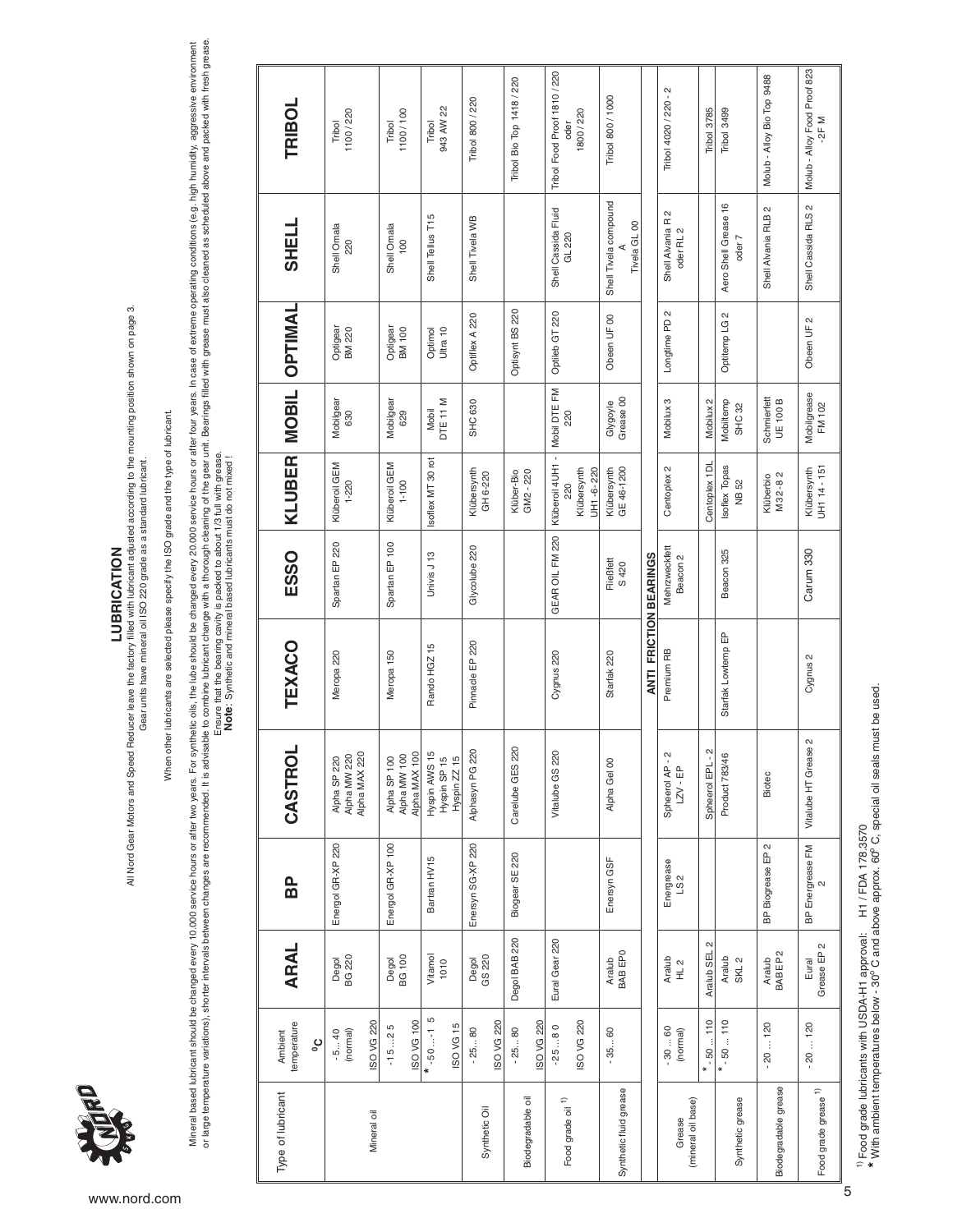### **EXPLANATORY NOTES**







#### **OVERHUNG LOADS**

The following table lists the overhung loads for foot and flange mounted units. Loads are calculated as applied to the midpoint of the shaft. The listed values are based on service factor  $f_B = 1$ . For shock loading applications the service factor has to be taken into consideration.

The permissible overhung load values listed are based on the least favorable loading direction. For higher overhung load values please contact the factory with the exact loading direction and required life expectancy.

If there are transmission elements connected to the output shaft a factor  $f<sub>z</sub>$ has to be taken into account when calculating the applied overhung load.

The effective overhung load at the gearbox shaft will be determined as follows:

| $F_{Q \text{ exits.}} = \frac{2 \cdot T_2}{dQ} \cdot f_z \leq F_{Q \text{ perm}}$ |      |
|-----------------------------------------------------------------------------------|------|
| $F_{\text{Q exits.}}$ Existing overhung load at the gearbox shaft                 | [Lb] |

 $F_{Q\, perm}$  perm. overhung load values from selection table  $[LD]$ 

- T<sub>2</sub> output torque of gearbox [Lb-in]
- fz coefficient from table
- do dia of overhung load member [in]

#### **Table for fz**

| Transmission<br>elements                                | Factor<br>f,                              | <b>Notes</b>                                             |
|---------------------------------------------------------|-------------------------------------------|----------------------------------------------------------|
| Gears<br><b>Sprockets</b><br>Sprockets<br>Narrow V-belt | 1.1<br>1.4<br>1.2                         | $z \leq 17$ teeth<br>$z \leq 13$ teeth<br>$z < 20$ teeth |
| pulleys<br>Flat belt pulleys                            | $\begin{array}{c} 1.7 \\ 2.5 \end{array}$ | pre-<br>tension                                          |

If the load is not applied at the midpoint of the shaft, the permissible overhung load value can be calculated for any-point on the shaft (=x) by using the following equation I and II.

**Equation I**  $F_{QXL} = F_Q \cdot \frac{z}{y + x}$ 

**Equation II**  $F_{QXW} = \frac{c}{f + x}$ 

| permiss. overhung load values at point x - working life<br>⊦ox∟ |
|-----------------------------------------------------------------|
|-----------------------------------------------------------------|

 $F<sub>QXW</sub>$  permiss. overhung load values at point x - shaft strength [Lb]

| Fo | permiss, overhung load from table,<br>application of force at center of shaft | [Lb]            |
|----|-------------------------------------------------------------------------------|-----------------|
| x  | distance from shaft shoulder to the<br>point where the load is applied        | [in]            |
| C  | for factors see table                                                         | [Lb-in]<br>[in] |
|    |                                                                               | [in]<br>ſin     |

Please note that after calculating equation I (life) and equation II (shaft strength) the lower of the two results is the permissible overhung load value.



F n

# **CONVERSION TABLE FOR OVERHUNG LOADS AT OUTPUT SHAFT**

| Gearbox type  |      | <u>_</u> |         |            |        |                          |       |      |
|---------------|------|----------|---------|------------|--------|--------------------------|-------|------|
|               |      |          | normal  | reinforced | normal | reinforced               |       |      |
|               | [in] | [in]     | 'Lb-inl | "Lb-in1    | [in]   | [in]                     | [in]  | [in] |
| <b>SK 320</b> | .417 | 2.205    | 619,5   | $--$       | 0.394  | $\overline{\phantom{a}}$ | 0.750 | 1.57 |



|   |               | <b>CONVERSION TABLE FOR OVERHUNG LOADS AT INPUT SHAFT</b> |       |         |       |      |  |
|---|---------------|-----------------------------------------------------------|-------|---------|-------|------|--|
| ► | Gearbox type  |                                                           |       | с       | FU    | FV   |  |
|   |               | ſin                                                       | ſin   | [Lb-in] | [in]  | [in] |  |
|   | <b>SK 320</b> | 2.303                                                     | 3.091 | 230.1   | 0.500 | 1.13 |  |

#### **PERMISSIBLE OVERHUNG LOADS FQ1 / AXIAL LOADS FA1 - INPUT SHAFT**

| Gearbox       | Power          | Pn [HP] |      |                                          |      |      |      |      |      |      |  |  |  |
|---------------|----------------|---------|------|------------------------------------------|------|------|------|------|------|------|--|--|--|
| type          | 0.16           | 0.25    | 0.33 | 0.50                                     | 0.75 | 1.00 | 1.50 | 2.00 | 3.00 | 5.00 |  |  |  |
|               | $F_{01}$ [Lbs] |         |      | Application of load at midpoint of shaft |      |      |      |      |      |      |  |  |  |
|               | $F_{A1}$ [Lbs] |         |      |                                          |      |      |      |      |      |      |  |  |  |
|               | 191            | 185     | 176  | 169                                      | 162  | 158  | 136  | 97   | 95   | 52   |  |  |  |
| <b>SK 320</b> |                |         |      |                                          |      |      |      |      |      |      |  |  |  |
|               | 277            | 252     | 224  | 200                                      | 173  | 131  | 79   | 65   | 45   | 34   |  |  |  |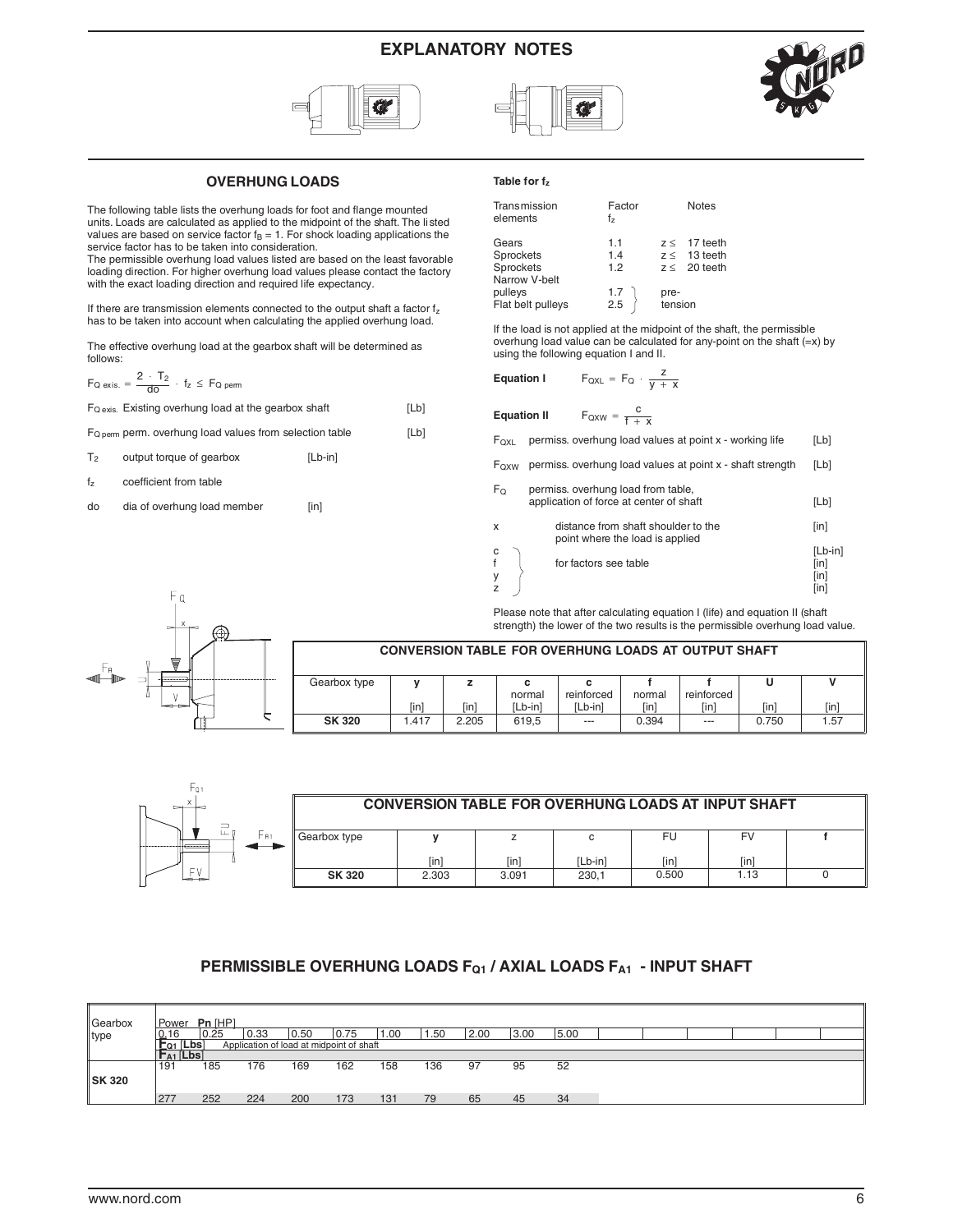

#### THREE PHASE



| Power |    | Output<br>speed  |                          | Torque                   | Service-<br>Factor           | Red.<br>Ratio                    | Normal                        | bearing                                 | Reinforced                            | bearing                                    |                |                  |                |
|-------|----|------------------|--------------------------|--------------------------|------------------------------|----------------------------------|-------------------------------|-----------------------------------------|---------------------------------------|--------------------------------------------|----------------|------------------|----------------|
|       |    | $n_2$ [RPM]      |                          | T <sub>2</sub>           | fв                           | $i_{\rm total}$                  | $F_{QN}$ <sup>1)</sup><br>OHL | $F_{AN}$ <sup>2)</sup><br><b>Thrust</b> | $F_{\text{QVL}}$ <sup>1)</sup><br>OHL | $F_{AVL}$ <sup>2)</sup><br><b>Thrust</b>   | <b>Type</b>    | Weight           | Dimen<br>sions |
| [Hp]  | L. | <b>AGMA</b><br>Ш | Ш                        | $[LB-IN.]$               |                              |                                  | [LBS]                         | [LBS]                                   | [LBS]                                 | [LBS]                                      |                | approx.<br>[LBS] | page           |
| 0.16  | 20 | 28               |                          | 504<br>363               | 1.1<br>1.6                   | 79.56<br>58.96                   | 549<br>563                    | 736<br>736                              | ä,                                    | ÷,<br>ä,                                   | SK 320 - 63S/4 | 26               | 11             |
|       |    |                  | 34<br>36<br>44           | 301<br>283<br>230        | 2.3<br>2.1<br>3.0            | 48.32<br>45.40<br>37.21          | 567<br>567<br>572             | 736<br>736<br>736                       |                                       | ÷,<br>÷,<br>÷,                             |                |                  |                |
|       |    |                  | 54<br>60<br>97<br>112    | 186<br>168<br>106<br>89  | 4.1<br>4.1<br>5.7<br>6.6     | 30.58<br>27.61<br>17.17<br>14.84 | 572<br>574<br>500<br>479      | 736<br>736<br>736<br>736                | ÷,                                    | i,<br>$\overline{\phantom{m}}$<br>÷,<br>÷, |                |                  |                |
|       |    |                  | 127<br>136<br>145<br>168 | 80<br>74<br>70<br>60     | 7.1<br>7.8<br>7.8<br>8.7     | 12.98<br>12.16<br>11.41<br>10.07 | 461<br>450<br>443<br>423      | 736<br>736<br>736<br>736                |                                       | $\overline{a}$<br>ä,<br>÷,<br>÷,           |                |                  |                |
|       |    |                  | 181<br>205<br>221        | 56<br>50<br>46           | 9.5<br>10.4<br>11.1          | 9.35<br>8.25<br>7.68             | 412<br>396<br>385             | 736<br>736<br>736                       |                                       | ÷,<br>÷,<br>÷,                             |                |                  |                |
|       |    |                  | 244<br>266<br>295<br>325 | 42<br>38<br>35<br>31     | 12.2<br>12.4<br>14.2<br>14.5 | 6.94<br>6.34<br>5.74<br>5.21     | 374<br>365<br>351<br>342      | 736<br>736<br>736<br>736                | ä,                                    | ÷,<br>٠<br>÷,<br>÷,                        |                |                  |                |
|       |    |                  | 359<br>415<br>434        | 28<br>24<br>23           | 16.1<br>17.8<br>18.7         | 4.71<br>4.07<br>3.90             | 331<br>317<br>311             | 736<br>729<br>713                       |                                       | ÷<br>÷,<br>÷,                              |                |                  |                |
|       |    |                  | 502<br>558<br>646<br>758 | 20<br>18<br>16<br>13     | 20.7<br>21.3<br>22.1<br>21.3 | 3.37<br>3.03<br>2.62<br>2.23     | 297<br>286<br>272<br>259      | 671<br>641<br>603<br>565                | ÷,<br>$\ddot{\phantom{1}}$            | ÷,<br>÷<br>÷,<br>ä,                        |                |                  |                |
| 0.25  | 28 |                  | 877                      | 12<br>566                | 22.1<br>1.1                  | 1.93<br>58.96                    | 248<br>511                    | 531<br>736                              |                                       | $\frac{1}{2}$<br>$\blacksquare$            | SK 320 - 63L/4 | 26               | 11             |
|       |    | 34<br>36<br>44   | 54                       | 460<br>434<br>354        | 1.5<br>1.4<br>1.9            | 48.32<br>45.40<br>37.21          | 524<br>540<br>536             | 736<br>736<br>736                       | ٠<br>$\ddot{\phantom{1}}$             | $\overline{\phantom{a}}$<br>L,<br>÷,       |                |                  |                |
|       |    |                  | 56<br>60<br>70           | 292<br>283<br>266<br>221 | 2.6<br>2.5<br>2.6<br>3.2     | 30.58<br>29.10<br>27.61<br>23.91 | 520<br>529<br>511<br>515      | 736<br>736<br>736<br>736                | ä,                                    | $\frac{1}{2}$<br>ä,<br>÷,<br>÷,            |                |                  |                |
|       |    |                  | 77<br>92<br>97<br>112    | 204<br>168<br>159<br>142 | 3.5<br>3.8<br>3.6<br>4.2     | 21.59<br>17.87<br>17.17<br>14.84 | 506<br>488<br>488<br>468      | 736<br>736<br>736<br>736                | ٠<br>$\blacksquare$                   | ä,<br>÷,<br>٠<br>÷,                        |                |                  |                |
|       |    |                  | 127<br>136<br>145<br>168 | 124<br>115<br>106<br>97  | 4.6<br>5.0<br>5.0<br>5.6     | 12.98<br>12.16<br>11.41<br>10.07 | 450<br>441<br>434<br>414      | 736<br>736<br>736<br>736                | ä,                                    | ÷,<br>$\overline{\phantom{a}}$<br>٠<br>÷   |                |                  |                |
|       |    |                  | 181<br>205<br>221        | 87<br>77<br>72           | 6.1<br>6.7<br>7.1            | 9.35<br>8.25<br>7.68             | 405<br>389<br>380             | 736<br>736<br>736                       |                                       | ÷,<br>$\overline{a}$<br>$\blacksquare$     |                |                  |                |
|       |    |                  | 244<br>266<br>295<br>325 | 65<br>59<br>53<br>49     | 7.8<br>7.9<br>9.1<br>9.3     | 6.94<br>6.34<br>5.74<br>5.21     | 369<br>360<br>347<br>338      | 736<br>736<br>736<br>736                |                                       | ÷,<br>÷,<br>÷,<br>÷                        |                |                  |                |
|       |    |                  | 359<br>415<br>434        | 44<br>38<br>36           | 10.3<br>11.4<br>11.9         | 4.71<br>4.07<br>3.90             | 326<br>313<br>308             | 736<br>707<br>693                       |                                       | ÷<br>ä,<br>÷,                              |                |                  |                |
|       |    |                  |                          |                          |                              |                                  |                               |                                         |                                       |                                            |                |                  |                |

\* service factor < 1.0

**I**  $=$  f B 0.8 - 1.39 1) with  $F_A = 0$  Lb 2) with  $F_Q = 0$  Lb  $=$  f B 1.4 - 1.99

**II**  $=$  f  $=$  1.4 - 1.99 **III** = f  $_{\rm B}$  > 2.0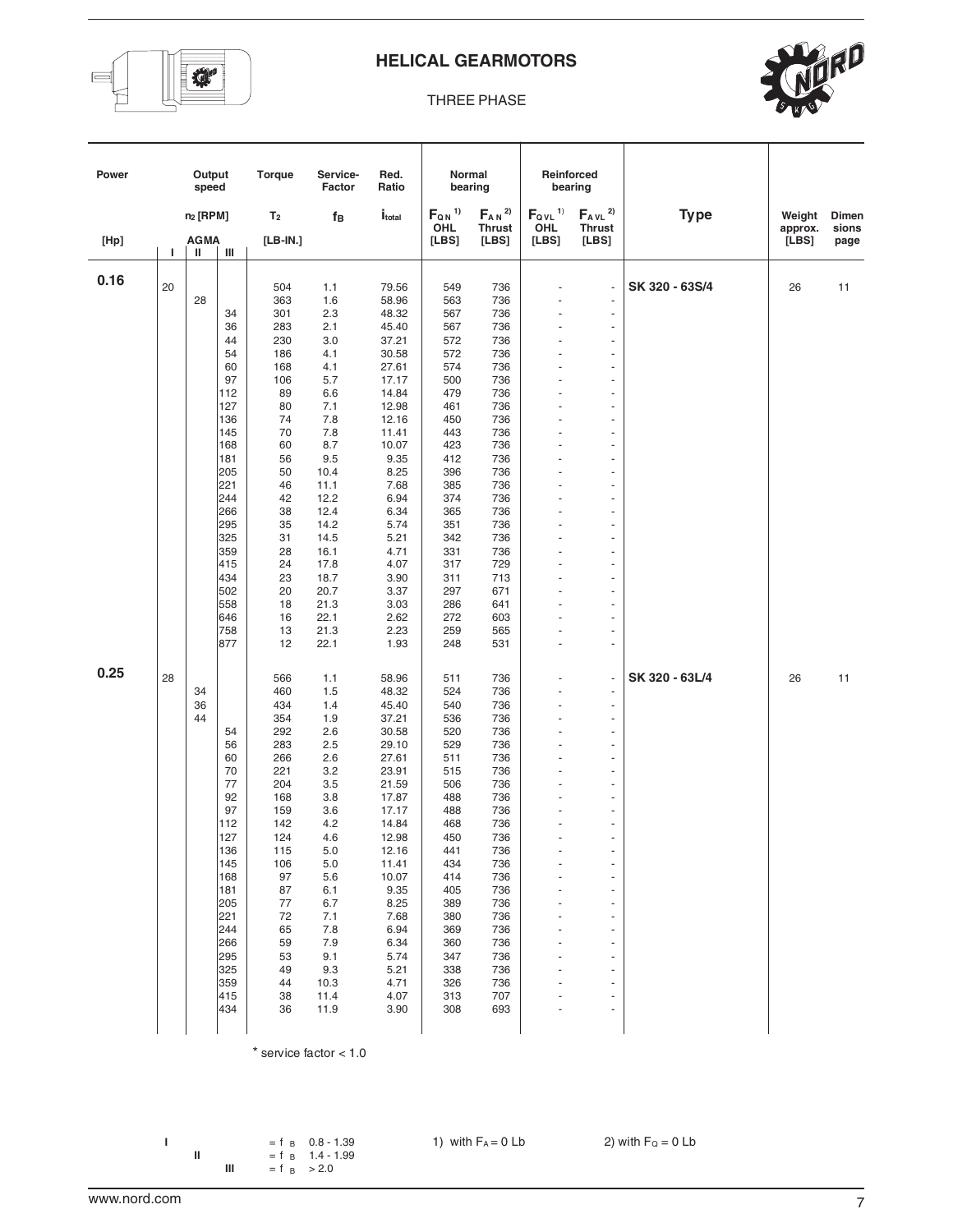

#### THREE PHASE



| Power |                      | Output<br>speed             |                                                                                                                                                                              | Torque                                                                                                                                                                                                  | Service-<br>Factor                                                                                                                                                                                                            | Red.<br>Ratio                                                                                                                                                                                                                                                        | Normal                                                                                                                                                                                                                | bearing                                                                                                                                                                                                               | Reinforced                                                                                           | bearing                                                                                                                                                                                            |                |                   |                |
|-------|----------------------|-----------------------------|------------------------------------------------------------------------------------------------------------------------------------------------------------------------------|---------------------------------------------------------------------------------------------------------------------------------------------------------------------------------------------------------|-------------------------------------------------------------------------------------------------------------------------------------------------------------------------------------------------------------------------------|----------------------------------------------------------------------------------------------------------------------------------------------------------------------------------------------------------------------------------------------------------------------|-----------------------------------------------------------------------------------------------------------------------------------------------------------------------------------------------------------------------|-----------------------------------------------------------------------------------------------------------------------------------------------------------------------------------------------------------------------|------------------------------------------------------------------------------------------------------|----------------------------------------------------------------------------------------------------------------------------------------------------------------------------------------------------|----------------|-------------------|----------------|
|       |                      | $n_2$ [RPM]                 |                                                                                                                                                                              | T <sub>2</sub>                                                                                                                                                                                          | $f_B$                                                                                                                                                                                                                         | <i>I</i> <sub>total</sub>                                                                                                                                                                                                                                            | $F_{QN}$ <sup>1)</sup><br>OHL                                                                                                                                                                                         | $F_{AN}$ <sup>2)</sup><br><b>Thrust</b>                                                                                                                                                                               | OHL                                                                                                  | $F_{QVL}$ <sup>1)</sup> $F_{AVL}$ <sup>2)</sup><br><b>Thrust</b>                                                                                                                                   | <b>Type</b>    | Weight<br>approx. | Dimen<br>sions |
| [HP]  | $\mathbf{L}$         | <b>AGMA</b><br>$\mathbf{H}$ | Ш                                                                                                                                                                            | $[LB-IN.]$                                                                                                                                                                                              |                                                                                                                                                                                                                               |                                                                                                                                                                                                                                                                      | [LBS]                                                                                                                                                                                                                 | [LBS]                                                                                                                                                                                                                 | [LBS]                                                                                                | [LBS]                                                                                                                                                                                              |                | [LBS]             | page           |
| 0.25  |                      |                             | 502<br>558<br>646<br>758<br>877                                                                                                                                              | 31<br>28<br>25<br>20<br>18                                                                                                                                                                              | 13.2<br>13.6<br>14.2<br>13.6<br>14.2                                                                                                                                                                                          | 3.37<br>3.03<br>2.62<br>2.23<br>1.93                                                                                                                                                                                                                                 | 295<br>284<br>270<br>257<br>245                                                                                                                                                                                       | 655<br>626<br>590<br>551<br>522                                                                                                                                                                                       | ä,<br>$\ddot{\phantom{1}}$<br>$\overline{\phantom{a}}$                                               | $\overline{\phantom{a}}$<br>÷,<br>Ĭ.<br>÷,<br>$\blacksquare$                                                                                                                                       | SK 320 - 63L/4 | 26                | 11             |
| 0.33  | 28<br>34<br>36       | 44<br>56                    | 54<br>60<br>70<br>77<br>92<br>97<br>112<br>127<br>136<br>145<br>168<br>181<br>205<br>221<br>244<br>266<br>295<br>325<br>359<br>415<br>434<br>502<br>558<br>646<br>758<br>877 | 743<br>611<br>575<br>469<br>389<br>372<br>345<br>301<br>274<br>230<br>212<br>186<br>168<br>150<br>142<br>124<br>115<br>97<br>97<br>85<br>78<br>71<br>64<br>58<br>50<br>48<br>42<br>37<br>32<br>27<br>24 | $*0.8$<br>1.1<br>1.0<br>1.5<br>2.0<br>1.9<br>2.0<br>2.4<br>2.7<br>2.9<br>2.8<br>3.2<br>3.5<br>3.8<br>3.8<br>4.2<br>4.6<br>5.1<br>5.4<br>5.9<br>6.0<br>6.9<br>7.1<br>7.8<br>8.6<br>9.0<br>10.0<br>10.3<br>10.7<br>10.3<br>10.7 | 58.96<br>48.32<br>45.40<br>37.21<br>30.58<br>29.10<br>27.61<br>23.91<br>21.59<br>17.87<br>17.17<br>14.84<br>12.98<br>12.16<br>11.41<br>10.07<br>9.35<br>8.25<br>7.68<br>6.94<br>6.34<br>5.74<br>5.21<br>4.71<br>4.07<br>3.90<br>3.37<br>3.03<br>2.62<br>2.23<br>1.93 | 362<br>396<br>423<br>443<br>434<br>459<br>441<br>448<br>446<br>434<br>464<br>455<br>441<br>432<br>425<br>407<br>398<br>385<br>374<br>365<br>356<br>342<br>333<br>324<br>311<br>304<br>290<br>281<br>268<br>254<br>243 | 736<br>736<br>736<br>736<br>736<br>736<br>736<br>736<br>736<br>736<br>736<br>736<br>736<br>736<br>736<br>736<br>736<br>736<br>736<br>736<br>736<br>736<br>736<br>722<br>686<br>673<br>639<br>610<br>578<br>538<br>511 | $\ddot{\phantom{1}}$<br>$\sim$<br>$\overline{a}$<br>ä,<br>$\sim$<br>$\blacksquare$<br>$\overline{a}$ | ÷,<br>$\blacksquare$<br>Ĭ.<br>$\overline{\phantom{a}}$<br>ä,<br>÷<br>÷,<br>L,<br>L,<br>÷,<br>÷,<br>-<br>L,<br>÷,<br>٠<br>÷,<br>÷,<br>L,<br>L,<br>٠<br>÷,<br>÷,<br>÷,<br>÷,<br>ä,<br>$\blacksquare$ | SK 320 - 71S/4 | 29                | 11             |
| 0.50  | 44<br>54<br>56<br>60 | 70<br>77<br>92<br>97        | 112<br>127<br>136<br>145<br>168<br>181<br>205<br>221<br>244                                                                                                                  | 717<br>584<br>566<br>522<br>451<br>407<br>345<br>327<br>283<br>248<br>230<br>221<br>186<br>177<br>150<br>142<br>133                                                                                     | 1.0<br>1.3<br>$1.2$<br>1.3<br>1.6<br>1.8<br>1.9<br>1.8<br>2.1<br>2.3<br>2.5<br>2.5<br>2.8<br>3.0<br>3.3<br>$3.5\,$<br>3.9                                                                                                     | 37.21<br>30.58<br>29.10<br>27.61<br>23.91<br>21.59<br>17.87<br>17.17<br>14.84<br>12.98<br>12.16<br>11.41<br>10.07<br>9.35<br>8.25<br>7.68<br>6.94                                                                                                                    | 223<br>259<br>290<br>279<br>317<br>326<br>329<br>374<br>380<br>383<br>378<br>380<br>380<br>369<br>371<br>360<br>349                                                                                                   | 736<br>736<br>736<br>736<br>736<br>736<br>736<br>736<br>736<br>736<br>736<br>736<br>736<br>736<br>736<br>736<br>736                                                                                                   | $\overline{a}$<br>$\sim$                                                                             | ÷,<br>$\overline{\phantom{a}}$<br>$\omega$<br>$\blacksquare$<br>÷,<br>÷,<br>$\overline{a}$<br>$\overline{\phantom{a}}$<br>÷,<br>$\blacksquare$<br>L,<br>٠<br>۰<br>÷,<br>$\overline{\phantom{a}}$   | SK 320 - 71L/4 | 31                | 11             |

\* service factor < 1.0

**III** = f  $_{\rm B}$  > 2.0

**I**  $=$  f B 0.8 - 1.39 1) with  $F_A = 0$  Lb 2) with  $F_Q = 0$  Lb  $=$  f B 1.4 - 1.99 **II**  $=$  f  $=$  1.4 - 1.99

www.nord.com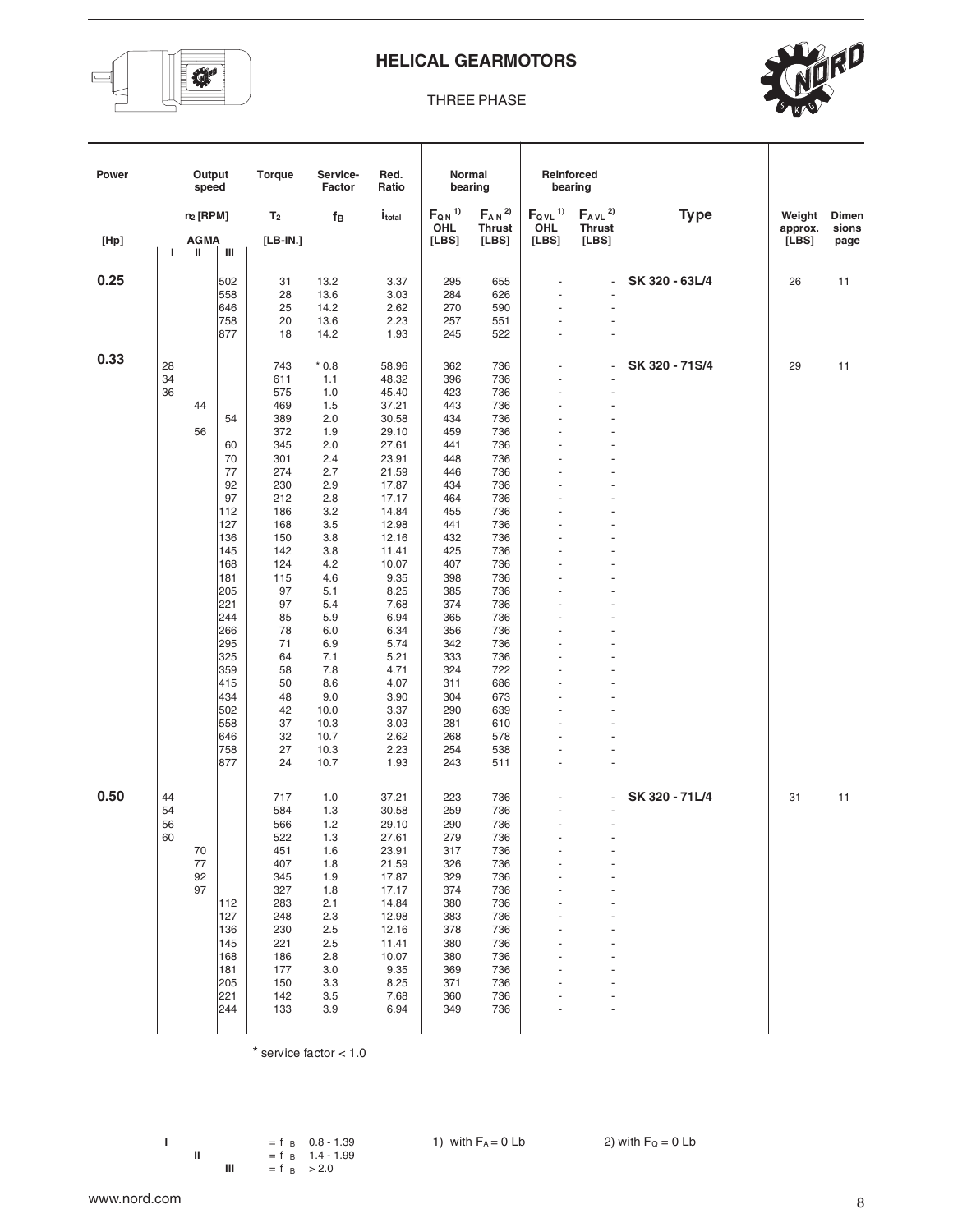

#### THREE PHASE

| Output<br>Torque<br>Service-<br>Normal<br>Reinforced<br>Power<br>Red.<br>bearing<br>speed<br>Factor<br>Ratio<br>bearing<br>$F_{QN}$ <sup>1)</sup> $F_{AN}$ <sup>2)</sup><br>$F_{QVL}$ <sup>1)</sup> $F_{AVL}$ <sup>2)</sup><br><b>Type</b><br>T <sub>2</sub><br>Weight<br>$n_2$ [RPM]<br>fв<br><i>I</i> <sub>total</sub><br>OHL<br><b>Thrust</b><br>OHL<br><b>Thrust</b><br>approx.<br>[LBS]<br>[LBS]<br>[LBS]<br>$[LB-IN.]$<br>[LBS]<br>[LBS]<br>[Hp]<br>AGMA<br>Τ.<br>Ш<br>Ш<br>0.50<br>SK 320 - 71L/4<br>31<br>266<br>736<br>115<br>4.0<br>6.34<br>347<br>$\omega$<br>$\blacksquare$<br>295<br>4.6<br>5.74<br>333<br>711<br>106<br>$\blacksquare$<br>÷,<br>325<br>97<br>4.7<br>5.21<br>326<br>700<br>÷,<br>$\blacksquare$<br>359<br>88<br>5.1<br>4.71<br>317<br>680<br>$\overline{\phantom{a}}$<br>$\overline{\phantom{a}}$<br>415<br>76<br>304<br>5.7<br>4.07<br>646<br>÷,<br>÷,<br>434<br>73<br>6.0<br>3.90<br>299<br>632<br>$\blacksquare$<br>502<br>63<br>6.6<br>3.37<br>286<br>603<br>$\overline{\phantom{a}}$<br>$\overline{\phantom{a}}$<br>558<br>57<br>6.8<br>3.03<br>277<br>578<br>÷,<br>$\overline{\phantom{a}}$<br>646<br>49<br>7.1<br>2.62<br>263<br>551<br>$\overline{\phantom{a}}$<br>$\overline{\phantom{a}}$<br>758<br>42<br>6.8<br>2.23<br>250<br>513<br>$\overline{\phantom{a}}$<br>ä,<br>877<br>36<br>7.1<br>239<br>488<br>1.93<br>$\blacksquare$<br>÷,<br>SK 320 - 80S/4<br>35<br>70<br>23.91<br>104<br>538<br>673<br>1.1<br>$\overline{\phantom{a}}$<br>0.75<br>$\overline{\phantom{a}}$<br>77<br>611<br>1.2<br>21.59<br>131<br>554<br>÷,<br>÷,<br>92<br>1.3<br>513<br>17.87<br>164<br>576<br>$\overline{\phantom{a}}$<br>$\overline{\phantom{a}}$<br>97<br>487<br>1.2<br>241<br>693<br>17.17<br>$\blacksquare$<br>$\overline{a}$<br>425<br>1.4<br>14.84<br>263<br>702<br>112<br>÷,<br>$\overline{\phantom{a}}$<br>127<br>372<br>1.5<br>12.98<br>284<br>716<br>$\overline{\phantom{a}}$<br>$\overline{\phantom{a}}$<br>136<br>345<br>1.7<br>12.16<br>284<br>707<br>$\overline{\phantom{a}}$<br>$\overline{\phantom{a}}$<br>145<br>327<br>1.7<br>11.41<br>295<br>713<br>÷,<br>$\overline{\phantom{a}}$<br>168<br>283<br>1.9<br>10.07<br>304<br>709<br>$\overline{\phantom{a}}$<br>$\sim$<br>2.0<br>9.35<br>297<br>693<br>181<br>266<br>$\blacksquare$<br>÷,<br>205<br>230<br>2.2<br>8.25<br>306<br>693<br>ä,<br>$\blacksquare$<br>221<br>212<br>2.4<br>7.68<br>299<br>671<br>$\overline{\phantom{a}}$<br>$\sim$<br>244<br>195<br>2.6<br>6.94<br>295<br>650<br>$\blacksquare$<br>$\overline{\phantom{a}}$ |                |
|----------------------------------------------------------------------------------------------------------------------------------------------------------------------------------------------------------------------------------------------------------------------------------------------------------------------------------------------------------------------------------------------------------------------------------------------------------------------------------------------------------------------------------------------------------------------------------------------------------------------------------------------------------------------------------------------------------------------------------------------------------------------------------------------------------------------------------------------------------------------------------------------------------------------------------------------------------------------------------------------------------------------------------------------------------------------------------------------------------------------------------------------------------------------------------------------------------------------------------------------------------------------------------------------------------------------------------------------------------------------------------------------------------------------------------------------------------------------------------------------------------------------------------------------------------------------------------------------------------------------------------------------------------------------------------------------------------------------------------------------------------------------------------------------------------------------------------------------------------------------------------------------------------------------------------------------------------------------------------------------------------------------------------------------------------------------------------------------------------------------------------------------------------------------------------------------------------------------------------------------------------------------------------------------------------------------------------------------------------------------------------------------------------------------------------------------------------------------------------------------------------------------------------|----------------|
|                                                                                                                                                                                                                                                                                                                                                                                                                                                                                                                                                                                                                                                                                                                                                                                                                                                                                                                                                                                                                                                                                                                                                                                                                                                                                                                                                                                                                                                                                                                                                                                                                                                                                                                                                                                                                                                                                                                                                                                                                                                                                                                                                                                                                                                                                                                                                                                                                                                                                                                                  |                |
|                                                                                                                                                                                                                                                                                                                                                                                                                                                                                                                                                                                                                                                                                                                                                                                                                                                                                                                                                                                                                                                                                                                                                                                                                                                                                                                                                                                                                                                                                                                                                                                                                                                                                                                                                                                                                                                                                                                                                                                                                                                                                                                                                                                                                                                                                                                                                                                                                                                                                                                                  | Dimen<br>sions |
|                                                                                                                                                                                                                                                                                                                                                                                                                                                                                                                                                                                                                                                                                                                                                                                                                                                                                                                                                                                                                                                                                                                                                                                                                                                                                                                                                                                                                                                                                                                                                                                                                                                                                                                                                                                                                                                                                                                                                                                                                                                                                                                                                                                                                                                                                                                                                                                                                                                                                                                                  | page           |
|                                                                                                                                                                                                                                                                                                                                                                                                                                                                                                                                                                                                                                                                                                                                                                                                                                                                                                                                                                                                                                                                                                                                                                                                                                                                                                                                                                                                                                                                                                                                                                                                                                                                                                                                                                                                                                                                                                                                                                                                                                                                                                                                                                                                                                                                                                                                                                                                                                                                                                                                  | 11             |
|                                                                                                                                                                                                                                                                                                                                                                                                                                                                                                                                                                                                                                                                                                                                                                                                                                                                                                                                                                                                                                                                                                                                                                                                                                                                                                                                                                                                                                                                                                                                                                                                                                                                                                                                                                                                                                                                                                                                                                                                                                                                                                                                                                                                                                                                                                                                                                                                                                                                                                                                  |                |
|                                                                                                                                                                                                                                                                                                                                                                                                                                                                                                                                                                                                                                                                                                                                                                                                                                                                                                                                                                                                                                                                                                                                                                                                                                                                                                                                                                                                                                                                                                                                                                                                                                                                                                                                                                                                                                                                                                                                                                                                                                                                                                                                                                                                                                                                                                                                                                                                                                                                                                                                  |                |
|                                                                                                                                                                                                                                                                                                                                                                                                                                                                                                                                                                                                                                                                                                                                                                                                                                                                                                                                                                                                                                                                                                                                                                                                                                                                                                                                                                                                                                                                                                                                                                                                                                                                                                                                                                                                                                                                                                                                                                                                                                                                                                                                                                                                                                                                                                                                                                                                                                                                                                                                  | 11             |
|                                                                                                                                                                                                                                                                                                                                                                                                                                                                                                                                                                                                                                                                                                                                                                                                                                                                                                                                                                                                                                                                                                                                                                                                                                                                                                                                                                                                                                                                                                                                                                                                                                                                                                                                                                                                                                                                                                                                                                                                                                                                                                                                                                                                                                                                                                                                                                                                                                                                                                                                  |                |
| 266<br>177<br>2.6<br>6.34<br>308<br>666<br>÷,<br>÷,<br>295<br>3.0<br>5.74<br>293<br>626<br>159<br>$\overline{\phantom{a}}$<br>$\overline{\phantom{a}}$                                                                                                                                                                                                                                                                                                                                                                                                                                                                                                                                                                                                                                                                                                                                                                                                                                                                                                                                                                                                                                                                                                                                                                                                                                                                                                                                                                                                                                                                                                                                                                                                                                                                                                                                                                                                                                                                                                                                                                                                                                                                                                                                                                                                                                                                                                                                                                           |                |
| 325<br>3.1<br>632<br>142<br>5.21<br>302<br>$\blacksquare$<br>$\overline{a}$<br>359<br>133<br>3.4<br>4.71<br>293<br>608<br>$\overline{\phantom{a}}$<br>÷,<br>415<br>3.8<br>288<br>590<br>115<br>4.07<br>$\overline{\phantom{a}}$<br>$\overline{\phantom{a}}$<br>434<br>3.90<br>286<br>106<br>4.0<br>581<br>$\overline{\phantom{a}}$<br>$\overline{\phantom{a}}$<br>502<br>97<br>4.4<br>3.37<br>277<br>551<br>$\blacksquare$<br>$\overline{\phantom{a}}$                                                                                                                                                                                                                                                                                                                                                                                                                                                                                                                                                                                                                                                                                                                                                                                                                                                                                                                                                                                                                                                                                                                                                                                                                                                                                                                                                                                                                                                                                                                                                                                                                                                                                                                                                                                                                                                                                                                                                                                                                                                                           |                |
| 558<br>85<br>4.5<br>3.03<br>268<br>531<br>$\blacksquare$<br>$\overline{\phantom{a}}$<br>646<br>73<br>4.7<br>2.62<br>257<br>511<br>$\blacksquare$<br>$\overline{\phantom{a}}$<br>758<br>62<br>4.5<br>2.23<br>245<br>477<br>$\blacksquare$<br>÷,<br>877<br>54<br>4.7<br>1.93<br>234<br>457<br>÷.<br>$\overline{\phantom{a}}$                                                                                                                                                                                                                                                                                                                                                                                                                                                                                                                                                                                                                                                                                                                                                                                                                                                                                                                                                                                                                                                                                                                                                                                                                                                                                                                                                                                                                                                                                                                                                                                                                                                                                                                                                                                                                                                                                                                                                                                                                                                                                                                                                                                                       |                |
|                                                                                                                                                                                                                                                                                                                                                                                                                                                                                                                                                                                                                                                                                                                                                                                                                                                                                                                                                                                                                                                                                                                                                                                                                                                                                                                                                                                                                                                                                                                                                                                                                                                                                                                                                                                                                                                                                                                                                                                                                                                                                                                                                                                                                                                                                                                                                                                                                                                                                                                                  |                |
|                                                                                                                                                                                                                                                                                                                                                                                                                                                                                                                                                                                                                                                                                                                                                                                                                                                                                                                                                                                                                                                                                                                                                                                                                                                                                                                                                                                                                                                                                                                                                                                                                                                                                                                                                                                                                                                                                                                                                                                                                                                                                                                                                                                                                                                                                                                                                                                                                                                                                                                                  |                |
|                                                                                                                                                                                                                                                                                                                                                                                                                                                                                                                                                                                                                                                                                                                                                                                                                                                                                                                                                                                                                                                                                                                                                                                                                                                                                                                                                                                                                                                                                                                                                                                                                                                                                                                                                                                                                                                                                                                                                                                                                                                                                                                                                                                                                                                                                                                                                                                                                                                                                                                                  |                |
|                                                                                                                                                                                                                                                                                                                                                                                                                                                                                                                                                                                                                                                                                                                                                                                                                                                                                                                                                                                                                                                                                                                                                                                                                                                                                                                                                                                                                                                                                                                                                                                                                                                                                                                                                                                                                                                                                                                                                                                                                                                                                                                                                                                                                                                                                                                                                                                                                                                                                                                                  |                |

\* service factor < 1.0

**II**  $=$  f  $=$  1.4 - 1.99 **III** = f  $_{\rm B}$  > 2.0

**I**  $=$  f B 0.8 - 1.39 1) with  $F_A = 0$  Lb 2) with  $F_Q = 0$  Lb  $=$  f B 1.4 - 1.99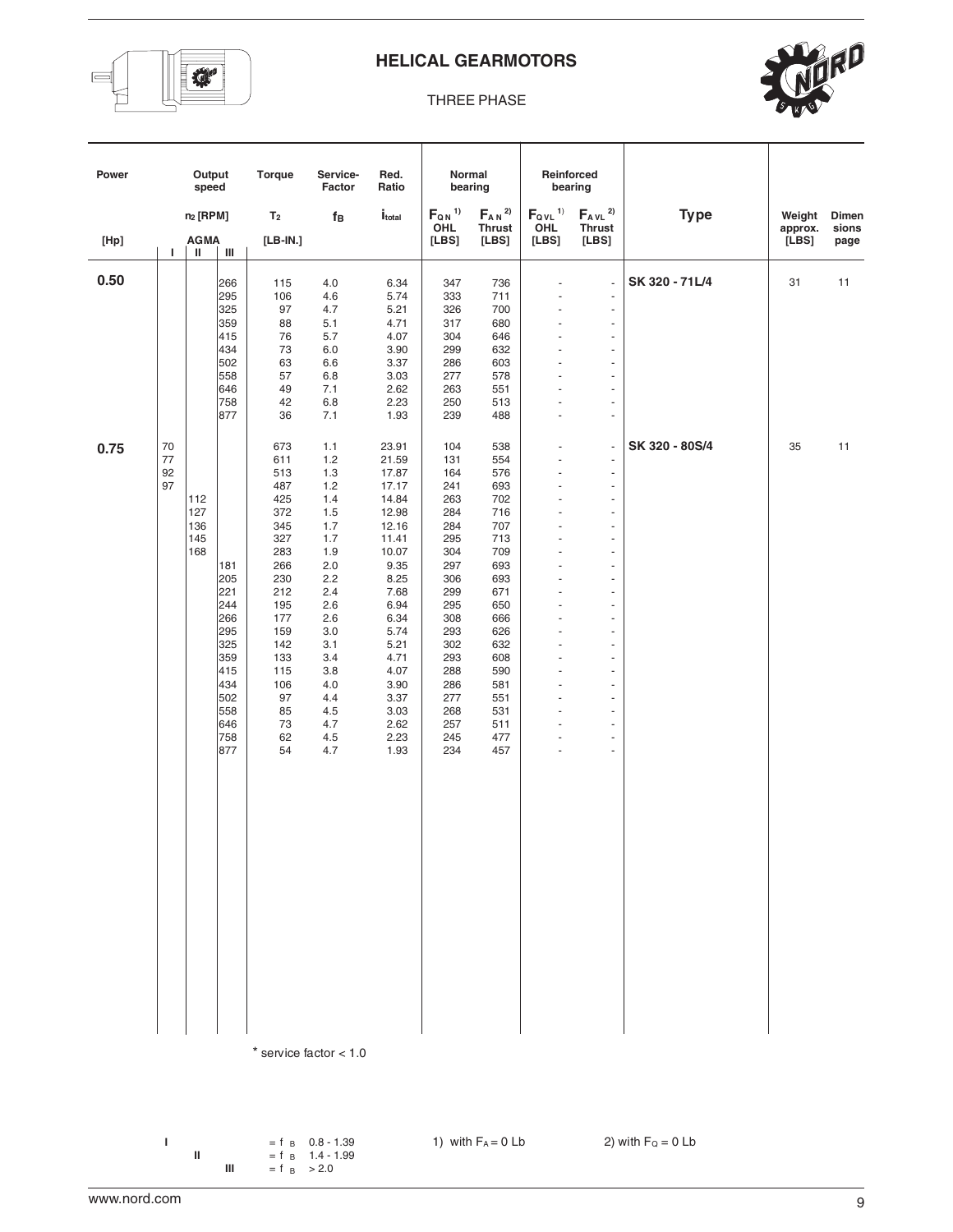

#### THREE PHASE

| Power |                                                  | Output<br>speed          |                                                                                  | Torque                                                                                                                                                            | Service-<br>Factor                                                                                                                                                                                           | Red.<br>Ratio                                                                                                                                                                                         |                                                                                                                                                                            | Normal<br>bearing                                                                                                                                                                                                 | Reinforced                                                                                                                                   | bearing                                                                                                                                                                                                                                                                                                                                                                                                                                                                                |                                                                                  |                  |               |
|-------|--------------------------------------------------|--------------------------|----------------------------------------------------------------------------------|-------------------------------------------------------------------------------------------------------------------------------------------------------------------|--------------------------------------------------------------------------------------------------------------------------------------------------------------------------------------------------------------|-------------------------------------------------------------------------------------------------------------------------------------------------------------------------------------------------------|----------------------------------------------------------------------------------------------------------------------------------------------------------------------------|-------------------------------------------------------------------------------------------------------------------------------------------------------------------------------------------------------------------|----------------------------------------------------------------------------------------------------------------------------------------------|----------------------------------------------------------------------------------------------------------------------------------------------------------------------------------------------------------------------------------------------------------------------------------------------------------------------------------------------------------------------------------------------------------------------------------------------------------------------------------------|----------------------------------------------------------------------------------|------------------|---------------|
|       |                                                  | $n_2$ [RPM]              |                                                                                  | T <sub>2</sub>                                                                                                                                                    | $f_B$                                                                                                                                                                                                        | $i_{\rm total}$                                                                                                                                                                                       | $F_{\alpha N}$ <sup>1)</sup>                                                                                                                                               | $F_{AN}$ <sup>2)</sup>                                                                                                                                                                                            |                                                                                                                                              | $F_{QVL}$ <sup>1)</sup> $F_{AVL}$ <sup>2)</sup>                                                                                                                                                                                                                                                                                                                                                                                                                                        | <b>Type</b>                                                                      | Weight           | Dimen         |
| [Hp]  | L.                                               | <b>AGMA</b><br>Ш         | Ш                                                                                | $[LB-IN.]$                                                                                                                                                        |                                                                                                                                                                                                              |                                                                                                                                                                                                       | OHL<br>[LBS]                                                                                                                                                               | <b>Thrust</b><br>[LBS]                                                                                                                                                                                            | OHL<br>[LBS]                                                                                                                                 | <b>Thrust</b><br>[LBS]                                                                                                                                                                                                                                                                                                                                                                                                                                                                 |                                                                                  | approx.<br>[LBS] | sions<br>page |
| 1.00  | 70<br>77<br>92<br>97<br>112<br>127<br>136<br>145 | 168<br>181<br>205<br>221 | 244<br>266<br>295<br>325<br>359<br>415<br>434<br>502<br>558<br>646<br>758<br>877 | 903<br>823<br>681<br>646<br>566<br>496<br>460<br>434<br>372<br>345<br>310<br>283<br>257<br>239<br>212<br>195<br>177<br>150<br>142<br>124<br>115<br>97<br>83<br>72 | $*0.8$<br>$*0.9$<br>$*0.9$<br>$*0.9$<br>1.1<br>1.1<br>1.2<br>1.2<br>1.4<br>1.5<br>1.7<br>1.8<br>2.0<br>2.0<br>2.3<br>2.3<br>2.6<br>2.9<br>3.0<br>3.3<br>3.4<br>3.5<br>3.4<br>3.5<br>* service factor $<$ 1.0 | 23.91<br>21.59<br>17.87<br>17.17<br>14.84<br>12.98<br>12.16<br>11.41<br>10.07<br>9.35<br>8.25<br>7.68<br>6.94<br>6.34<br>5.74<br>5.21<br>4.71<br>4.07<br>3.90<br>3.37<br>3.03<br>2.62<br>2.23<br>1.93 | $\overline{\phantom{a}}$<br>99<br>140<br>176<br>182<br>205<br>230<br>230<br>239<br>236<br>239<br>257<br>243<br>257<br>254<br>259<br>254<br>252<br>241<br>241<br>227<br>225 | $\sim$<br>$\overline{\phantom{a}}$<br>$\overline{\phantom{a}}$<br>466<br>506<br>542<br>542<br>565<br>585<br>576<br>576<br>565<br>558<br>576<br>542<br>554<br>542<br>536<br>527<br>511<br>482<br>470<br>441<br>425 | ä,<br>÷,<br>÷,<br>ä,<br>÷,<br>÷,<br>÷,<br>÷,<br>÷,<br>ä,<br>÷,<br>÷,<br>ä,<br>÷,<br>÷,<br>÷,<br>÷,<br>÷,<br>÷,<br>÷,<br>÷,<br>÷,<br>ä,<br>÷, | $\Box$<br>$\blacksquare$<br>$\blacksquare$<br>$\overline{\phantom{a}}$<br>$\overline{\phantom{a}}$<br>$\overline{\phantom{a}}$<br>$\overline{\phantom{a}}$<br>$\blacksquare$<br>÷<br>$\blacksquare$<br>$\blacksquare$<br>$\overline{\phantom{a}}$<br>÷,<br>$\blacksquare$<br>$\overline{\phantom{a}}$<br>$\blacksquare$<br>$\overline{\phantom{a}}$<br>$\blacksquare$<br>$\overline{\phantom{a}}$<br>$\blacksquare$<br>÷<br>$\overline{\phantom{a}}$<br>ä,<br>$\overline{\phantom{a}}$ | SK 320 - 80L/4<br>SK 320 - 80LH/4 *<br>* Gearmotors in Italics include an Energy | 40               | 11            |
|       |                                                  |                          |                                                                                  |                                                                                                                                                                   |                                                                                                                                                                                                              |                                                                                                                                                                                                       |                                                                                                                                                                            |                                                                                                                                                                                                                   |                                                                                                                                              |                                                                                                                                                                                                                                                                                                                                                                                                                                                                                        | Efficient motor and have an "H" in the type                                      |                  |               |

**I**  $=$  f  $_8$  0.8 - 1.39 1) with  $F_A = 0$  Lb 2) with  $F_Q = 0$  Lb

**II**  $=$  f  $=$  1.4 - 1.99 **III** = f  $_{\rm B}$  > 2.0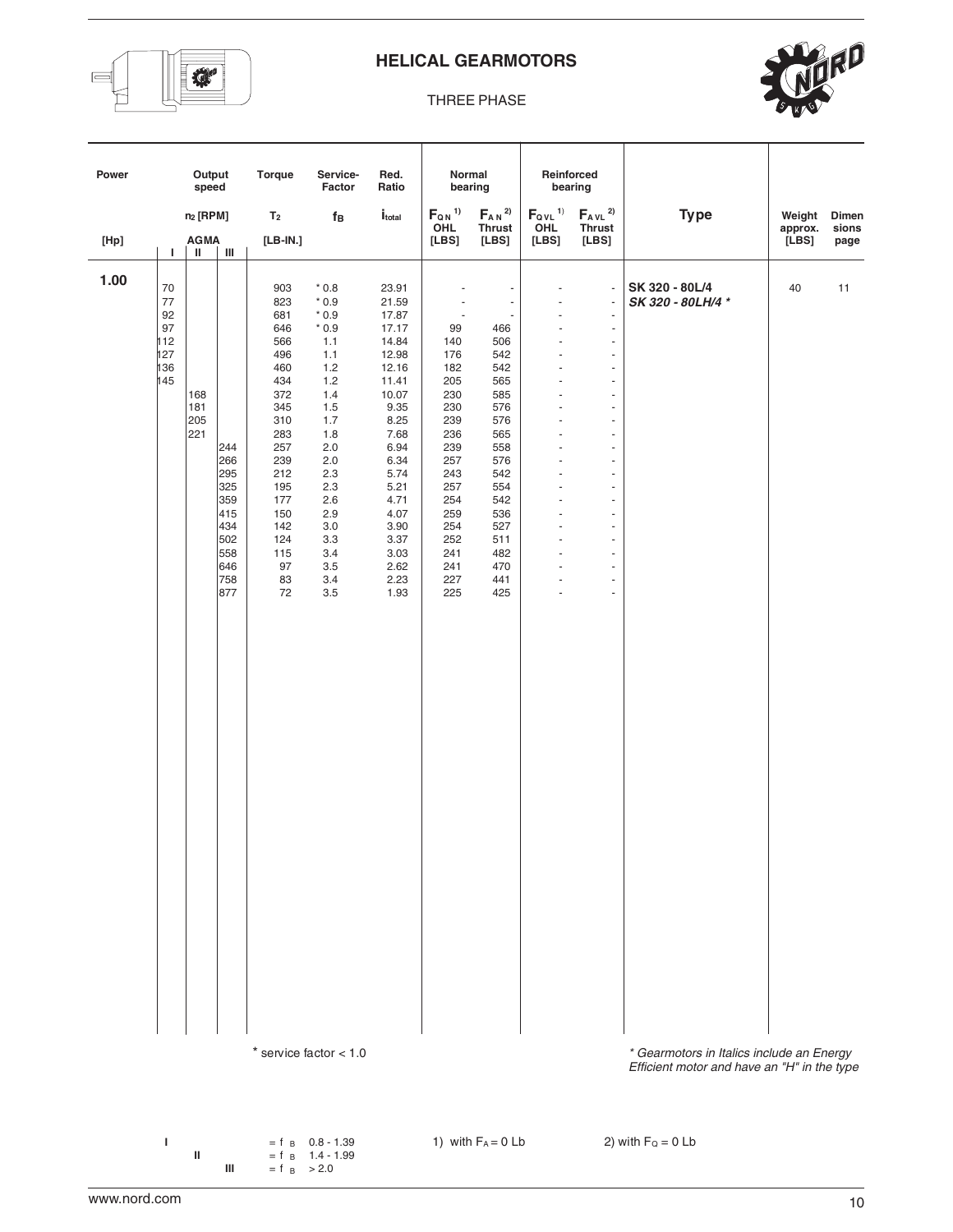

#### DOUBLE REDUCTION





|                            |      |      | Mounting dimensions (foot) |      |      |           |           |       |      | Outline dimensions |           |     |      |      |       | Shaft dimensions         |      |
|----------------------------|------|------|----------------------------|------|------|-----------|-----------|-------|------|--------------------|-----------|-----|------|------|-------|--------------------------|------|
| <b>Type</b>                | A    | Е    | G                          | н    | AB   | <b>BA</b> | <b>BJ</b> | С     | D    | <b>FP</b>          |           | N   | O    | QA   | U     | UY                       | V    |
|                            | B    | F    | G <sub>2</sub>             | J    |      |           |           |       |      |                    |           |     |      |      |       |                          |      |
|                            |      |      |                            |      |      |           |           |       |      |                    |           |     |      |      |       | Key                      |      |
| $-63$ S/L<br><b>SK 320</b> | 5.31 | 4.33 | 0.47                       | 0.35 | 4.33 |           |           | 13.58 |      |                    | 5.12 7.40 |     |      |      | 0.750 | 0.83                     | 1.57 |
| - 71 S/L                   |      |      |                            |      | 4.69 | 2.28      | 1.79      | 14.57 | 2.95 | 5.71               | 8.39      | .65 | 5.51 | 6.18 |       |                          |      |
| $-80$ S/L                  | 433  | 3.35 | 0.39                       | 1.22 | 5.51 |           |           | 15.28 |      | 6.50               | 9.09      |     |      |      |       |                          |      |
|                            |      |      |                            |      |      |           |           |       |      |                    |           |     |      |      |       | $3/16 * 3/16 * 1 - 1/16$ |      |





|                                                     |                              | Mounting dimensions (bolt-on flange) |                              |                              |                              |                              |                      |                 |                 |                         | Outline dimensions   |                      |                |      |           |       | Shaft dimensions                 |      |
|-----------------------------------------------------|------------------------------|--------------------------------------|------------------------------|------------------------------|------------------------------|------------------------------|----------------------|-----------------|-----------------|-------------------------|----------------------|----------------------|----------------|------|-----------|-------|----------------------------------|------|
| Type                                                | AJ                           | AK                                   | <b>BB</b>                    | <b>BD</b>                    | <b>BF</b>                    | GA                           | AB                   | AD <sub>1</sub> | AH <sub>1</sub> | C                       | <b>FP</b>            |                      | O <sub>2</sub> | QA   | <b>SA</b> | U     | UY<br>Kev                        | V    |
| <b>SK 320 F</b><br>- 63 S/L<br>- 71 S/L<br>- 80 S/L | 3.94<br>4.53<br>5.12<br>6.50 | 3.150<br>3.740<br>4.331<br>5.118     | 0.12<br>0.12<br>0.14<br>0.14 | 4.72<br>5.51<br>6.30<br>7.87 | 0.26<br>0.35<br>0.35<br>0.43 | 0.39<br>0.39<br>0.39<br>0.47 | 4.33<br>4.69<br>5.51 | 5.31            | 1.57            | 14.25<br>15.24<br>15.94 | 5.12<br>5.71<br>6.50 | 7.40<br>8.39<br>9.09 | 5.59           | 6.85 | 3.03      | 0.750 | 0.83<br>$3/16 * 3/16 * 1 - 1/16$ | 1.57 |

Technical design may be subject to change. DXF files available upon request.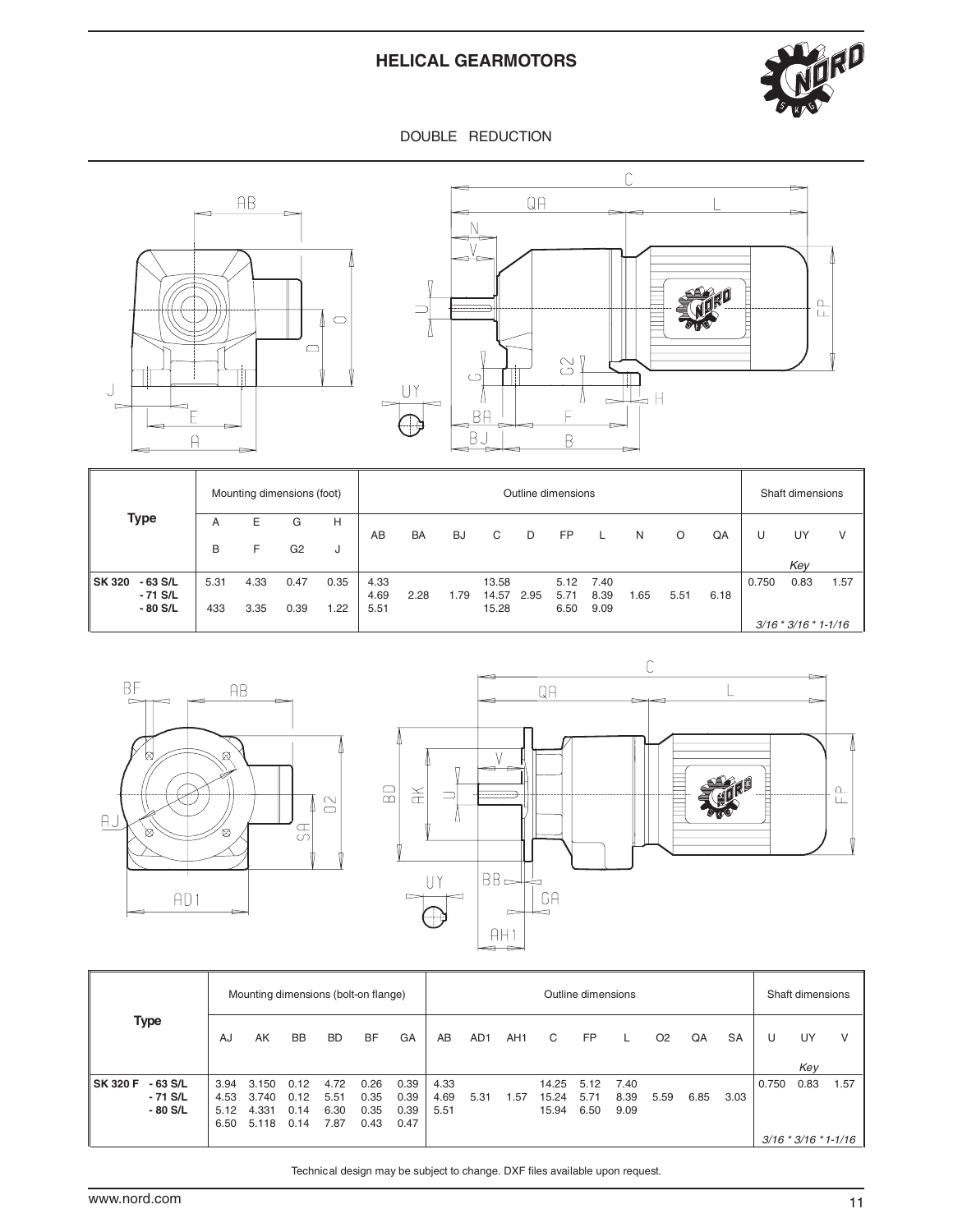

# **HELICAL GEAR UNITS**



#### TABLE OF PERFORMANCES AND REDUCTIONS WITH SOLID INPUT SHAFT, TYPE W, OR FOR ASSEMBLY WITH NEMA MOTORS

| Type                                     | Reduction<br>ratio                                                                                                                                                                                                      | Output<br>speed n <sub>2</sub><br>4-pol / 60 Hz                                                                                                                                                                                                            | $T_{2\,max}$                                                                                                                                                                       | max. input power<br>$4$ - pol.                                                                                                                                                                               | $[HP]$ *<br>$6$ - pol.                                                                                                                                                                                       | at<br>$f_B = 1$<br>8 - pol.                                                                                                                                                                                  | NEMA frame adapter size *                                                                                                                                                                                                                                                                                                                                                                                                                                                                                                                                                                                                                                                                                                                                                                                                                                                                                                           |
|------------------------------------------|-------------------------------------------------------------------------------------------------------------------------------------------------------------------------------------------------------------------------|------------------------------------------------------------------------------------------------------------------------------------------------------------------------------------------------------------------------------------------------------------|------------------------------------------------------------------------------------------------------------------------------------------------------------------------------------|--------------------------------------------------------------------------------------------------------------------------------------------------------------------------------------------------------------|--------------------------------------------------------------------------------------------------------------------------------------------------------------------------------------------------------------|--------------------------------------------------------------------------------------------------------------------------------------------------------------------------------------------------------------|-------------------------------------------------------------------------------------------------------------------------------------------------------------------------------------------------------------------------------------------------------------------------------------------------------------------------------------------------------------------------------------------------------------------------------------------------------------------------------------------------------------------------------------------------------------------------------------------------------------------------------------------------------------------------------------------------------------------------------------------------------------------------------------------------------------------------------------------------------------------------------------------------------------------------------------|
|                                          | <i>i</i> total                                                                                                                                                                                                          | [RPM]                                                                                                                                                                                                                                                      | $[LB-IN]$                                                                                                                                                                          | 1750                                                                                                                                                                                                         | 1155                                                                                                                                                                                                         | 875                                                                                                                                                                                                          |                                                                                                                                                                                                                                                                                                                                                                                                                                                                                                                                                                                                                                                                                                                                                                                                                                                                                                                                     |
| <b>SK 320</b><br>W<br>$+$<br><b>NEMA</b> | 79.56<br>58.96<br>48.32<br>45.40<br>37.21<br>30.58                                                                                                                                                                      | 20.00<br>28.00<br>34.00<br>36.00<br>44.00<br>54.00                                                                                                                                                                                                         | 558<br>593<br>690<br>593<br>690<br>761                                                                                                                                             | 0.12<br>0.17<br>0.25<br>0.22<br>0.32<br>0.43                                                                                                                                                                 | 0.09<br>0.13<br>0.19<br>0.17<br>0.24<br>0.33                                                                                                                                                                 | 0.06<br>0.09<br>0.12<br>0.11<br>0.16<br>0.22                                                                                                                                                                 | 56<br>56<br>56<br>÷.<br>ä,<br>56<br>56<br>÷.<br>$\overline{a}$<br>56<br>$\sim$                                                                                                                                                                                                                                                                                                                                                                                                                                                                                                                                                                                                                                                                                                                                                                                                                                                      |
|                                          | 29.10<br>27.61<br>23.91<br>21.59<br>17.87<br>17.17<br>14.84<br>12.98<br>12.16<br>11.41<br>10.07<br>9.35<br>8.25<br>7.68<br>6.94<br>6.34<br>5.74<br>5.21<br>4.71<br>4.07<br>3.90<br>3.37<br>3.03<br>2.62<br>2.23<br>1.93 | 56.00<br>60.00<br>70.00<br>77.00<br>92.00<br>97.00<br>112.00<br>127.00<br>136.00<br>145.00<br>168.00<br>181.00<br>205.00<br>221.00<br>244.00<br>266.00<br>295.00<br>325.00<br>359.00<br>415.00<br>434.00<br>502.00<br>558.00<br>646.00<br>758.00<br>877.00 | 690<br>690<br>726<br>717<br>646<br>593<br>593<br>566<br>575<br>540<br>522<br>531<br>513<br>504<br>504<br>469<br>487<br>451<br>451<br>434<br>434<br>416<br>416<br>398<br>381<br>363 | 0.40<br>0.43<br>0.53<br>0.58<br>0.62<br>0.60<br>0.70<br>0.75<br>0.82<br>0.82<br>0.92<br>0.99<br>0.99<br>0.99<br>0.99<br>0.99<br>0.99<br>0.99<br>0.99<br>0.99<br>0.99<br>0.99<br>0.99<br>0.99<br>0.99<br>0.99 | 0.31<br>0.33<br>0.40<br>0.44<br>0.47<br>0.46<br>0.53<br>0.57<br>0.62<br>0.62<br>0.70<br>0.75<br>0.75<br>0.75<br>0.75<br>0.75<br>0.75<br>0.75<br>0.75<br>0.75<br>0.75<br>0.75<br>0.75<br>0.75<br>0.75<br>0.75 | 0.20<br>0.22<br>0.27<br>0.29<br>0.31<br>0.30<br>0.35<br>0.38<br>0.41<br>0.41<br>0.46<br>0.50<br>0.50<br>0.50<br>0.50<br>0.50<br>0.50<br>0.50<br>0.50<br>0.50<br>0.50<br>0.50<br>0.50<br>0.50<br>0.50<br>0.50 | 56<br>140<br>J.<br>56<br>$\overline{\phantom{a}}$<br>÷,<br>56<br>140<br>$\sim$<br>140<br>56<br>$\blacksquare$<br>Ĭ.<br>ä,<br>56<br>140<br>$\blacksquare$<br>140<br>56<br>$\sim$<br>56<br>140<br>$\overline{\phantom{a}}$<br>140<br>56<br>$\sim$<br>140<br>56<br>$\overline{\phantom{a}}$<br>ä,<br>÷,<br>140<br>56<br>$\sim$<br>140<br>56<br>$\overline{\phantom{a}}$<br>ä,<br>140<br>56<br>$\sim$<br>140<br>56<br>$\sim$<br>56<br>140<br>$\overline{\phantom{a}}$<br>Ĭ.<br>ä,<br>140<br>56<br>$\overline{\phantom{a}}$<br>140<br>56<br>$\sim$<br>ä,<br>ä,<br>140<br>56<br>$\overline{\phantom{a}}$<br>140<br>56<br>$\sim$<br>÷.<br>÷.<br>140<br>56<br>$\sim$<br>140<br>56<br>$\overline{\phantom{a}}$<br>140<br>56<br>$\overline{\phantom{a}}$<br>ä,<br>÷,<br>140<br>56<br>$\sim$<br>140<br>56<br>$\overline{\phantom{a}}$<br>ä,<br>÷,<br>ä,<br>140<br>56<br>$\sim$<br>140<br>56<br>$\sim$<br>56<br>140<br>$\overline{\phantom{a}}$ |

\* max input power see table

For permissible Overhung- and Thrust loads of the output shaft please see corresponding tables in the chapter referring to Geared Motors. (Please, consider power and output speed). For permissible loads applied on the input shaft of Gearboxes (Type W) please see page 6.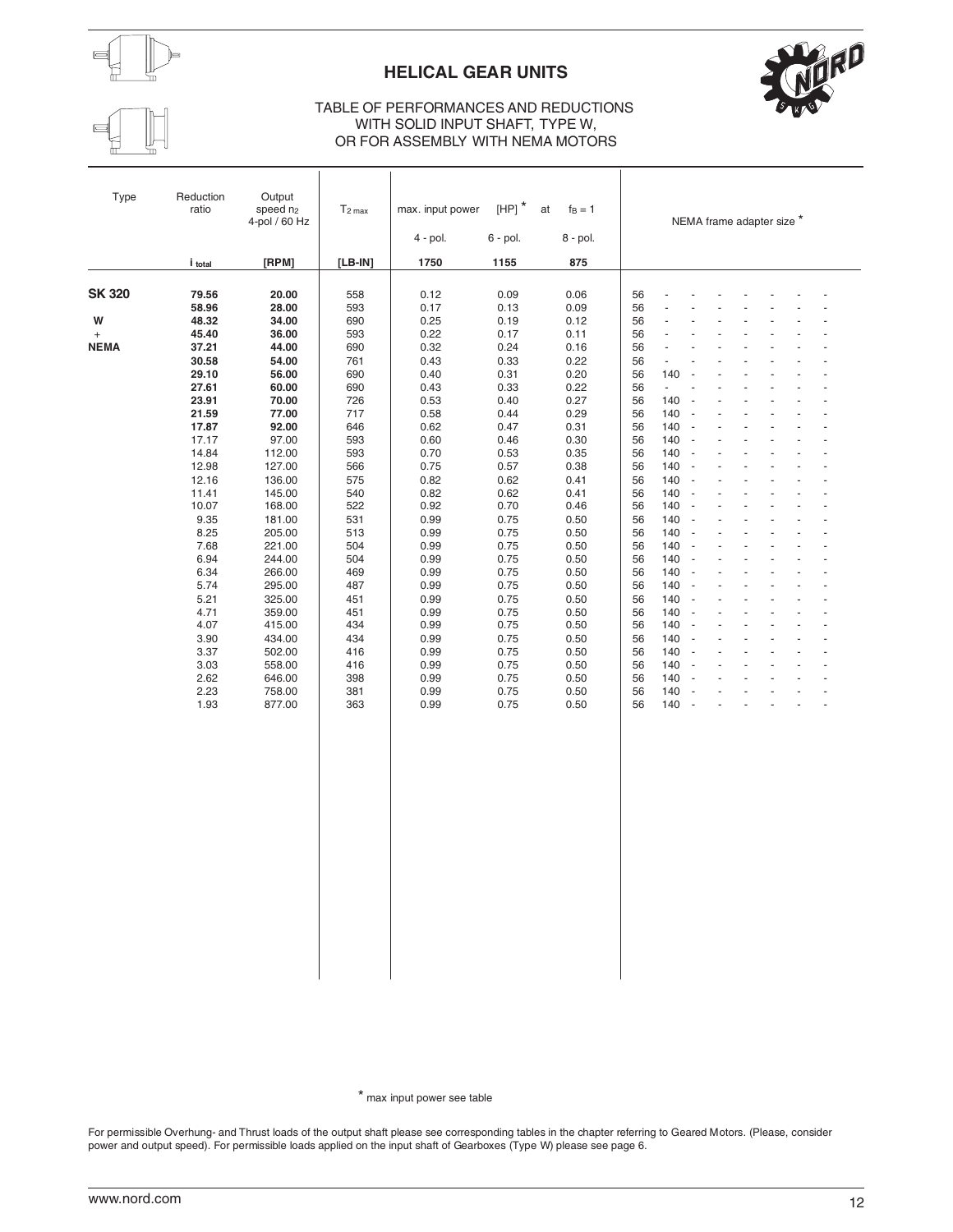# **HELICAL GEAR UNITS**



### DOUBLE REDUCTION. FOR ASSEMBLY WITH NEMA MOTORS



|                         |          | Mounting dimensions (foot) |                |      |           |           |            |      | Outline dimensions |     |      |      |        | Shaft dimensions   |      |
|-------------------------|----------|----------------------------|----------------|------|-----------|-----------|------------|------|--------------------|-----|------|------|--------|--------------------|------|
| <b>Type</b>             | - E<br>A | F                          | G              | н    | <b>BA</b> | <b>BJ</b> | C          | CC   | D                  | N   | O    | QA   | U<br>U |                    | V    |
|                         | B        |                            | G <sub>2</sub> | J    |           |           |            |      |                    |     |      |      |        | Key                |      |
| $-56C$<br><b>SK 320</b> | 5.31     | 4.33                       | 0.47           | 0.35 |           |           | 10.47 4.29 |      |                    |     |      |      | 0.750  | 0.83               | 1.57 |
|                         |          |                            |                |      | 2.28      | 1.79      |            |      | 2.95               | .65 | 5.51 | 6.18 |        |                    |      |
| $-140$ TC               | 433      | 3.35                       | 0.39           | 1.22 |           |           | 10,47      | 4,29 |                    |     |      |      |        |                    |      |
|                         |          |                            |                |      |           |           |            |      |                    |     |      |      |        | $3/16x3/16x1-11/6$ |      |





|                                        |                                       | Mounting dimensions (bolt-on flange) |                      |                      |                      |                      |                 |                 |                | Outline dimensions |                |      |           |       | Shaft dimensions   |      |
|----------------------------------------|---------------------------------------|--------------------------------------|----------------------|----------------------|----------------------|----------------------|-----------------|-----------------|----------------|--------------------|----------------|------|-----------|-------|--------------------|------|
| <b>Type</b>                            | AJ                                    | AK                                   | <b>BB</b>            | <b>BD</b>            | <b>BF</b>            | GA                   | AD <sub>1</sub> | AH <sub>1</sub> | C              | CC                 | O <sub>2</sub> | QA   | <b>SA</b> | U     | UY<br>Key          | V    |
| <b>SK 320 F</b><br>- 56 C<br>$-140$ TC | 3.94<br>4.53<br>5.12                  | 3.150<br>3.740<br>4.331              | 0.12<br>0.12<br>0.14 | 4.72<br>5.51<br>6.30 | 0.26<br>0.35<br>0.35 | 0.39<br>0.39<br>0.39 | 5.31            | 1.57            | 11.14<br>11.14 | 4.29<br>4.29       | 5.59           | 6.85 | 3.03      | 0.750 | 0.83               | 1.57 |
|                                        | 6.50<br>7.87<br>0.43<br>5.118<br>0.14 |                                      |                      |                      |                      | 0.47                 |                 |                 |                |                    |                |      |           |       | $3/16x3/16x1-1/16$ |      |

| <b>NEMA</b> | AJ1  | AK1   | BB1  | B <sub>D</sub> 1 | ΒF   | u ı   | UY1                  | V <sub>4</sub> |
|-------------|------|-------|------|------------------|------|-------|----------------------|----------------|
| 56 C        | 5.88 | 4.500 | 0.20 | 6.61             | 0.43 | 0.625 | $\rightarrow$<br>. . | 0.188          |
| 140 TC      | 5.88 | 4.500 | 0.20 | 6.61             | 0.43 | 0.875 | 0.96                 | 0.188          |

Technical design may be subject to change. DXF files available upon request.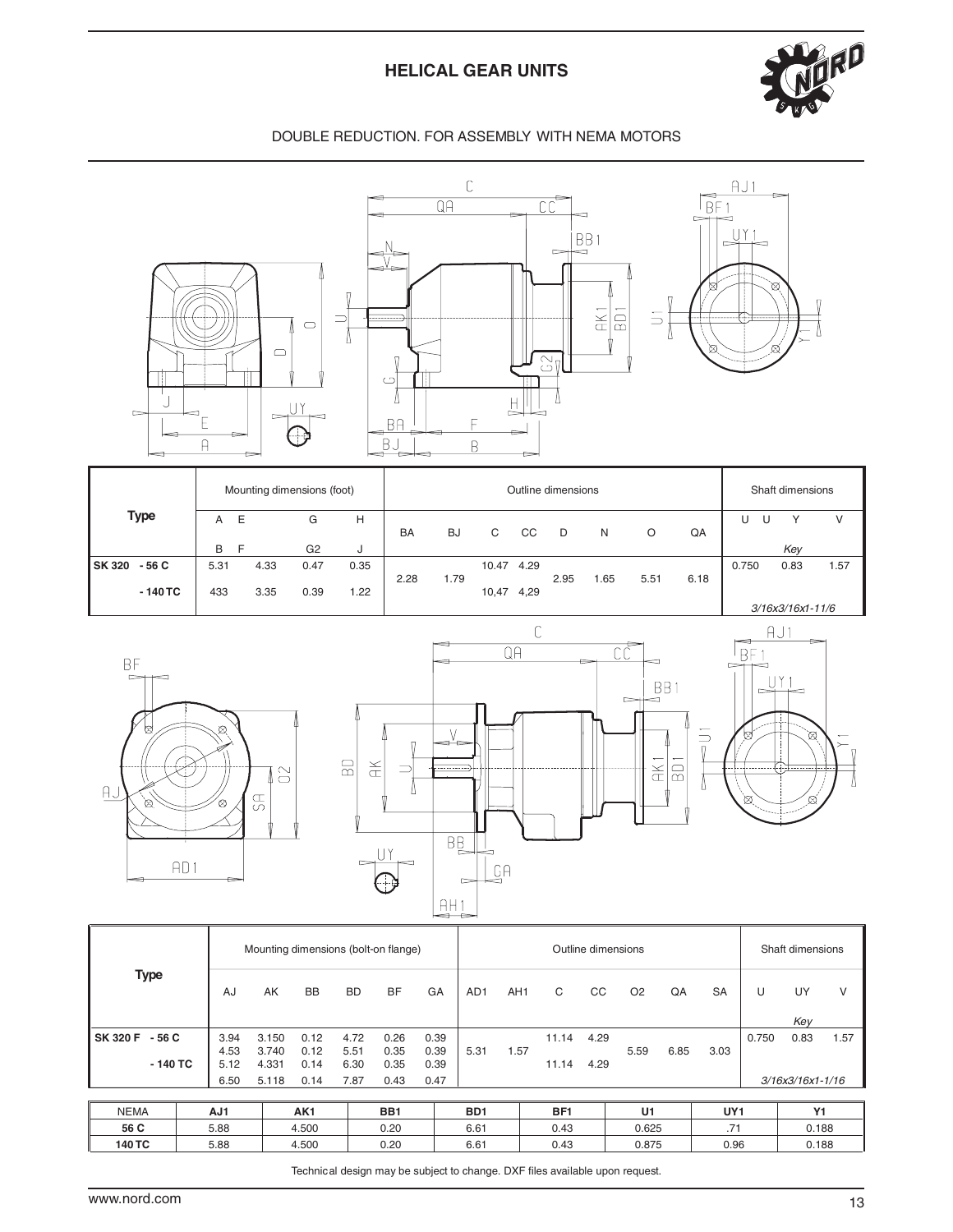## **HELICAL GEAR UNITS**



DOUBLE REDUCTION WITH SOLID INPUT SHAFT - TYPE **W**





| <b>Type</b> |                     |      |      | Mounting dimensions (foot) |      |                |   |   |                                             |    |       | Outline dimensions |     |      |                |      |                  |              |   | Shaft dimensions     |             |                             |
|-------------|---------------------|------|------|----------------------------|------|----------------|---|---|---------------------------------------------|----|-------|--------------------|-----|------|----------------|------|------------------|--------------|---|----------------------|-------------|-----------------------------|
|             | $\overline{B}$<br>A |      | E.   | F                          | G    | G <sub>2</sub> | H | J | BA                                          | BJ | С     | D F                | N   | N    | O              | QA   |                  | Output shaft |   |                      | Input shaft |                             |
|             |                     |      |      |                            |      |                |   |   |                                             |    | CC    |                    |     |      | O <sub>1</sub> |      | U                | UY           | v | <b>FU</b>            | <b>FV</b>   | FZ I                        |
|             |                     |      |      |                            |      |                |   |   |                                             |    |       |                    |     |      |                |      |                  | Key          |   |                      | Key         |                             |
|             |                     |      |      |                            |      |                |   |   |                                             |    | 10.47 |                    |     |      | 5.51           |      | $0.750$ 0.83     |              |   | 1.57 0.500 1.13 0.55 |             |                             |
| SK 320 - W  | 5.31                | 4.33 | 4.33 | 3.35                       | 0.47 | 0.39           |   |   | $0.35 \quad 1.22 \parallel 2.28 \quad 1.79$ |    |       | 2.95               | .73 | 1.65 |                | 6.18 |                  |              |   |                      |             |                             |
|             |                     |      |      |                            |      |                |   |   |                                             |    | 4.29  |                    |     |      |                |      | 3/16x3/16x1-1/16 |              |   |                      |             | $1/8 \times 1/8 \times 7/8$ |



|                        |      | Mounting dimensions (bolt-on flange) |           |      |           |      |                 |                 |       | Outline dimensions |                |      |           |       |              |                                    | Shaft dimensions |                             |           |
|------------------------|------|--------------------------------------|-----------|------|-----------|------|-----------------|-----------------|-------|--------------------|----------------|------|-----------|-------|--------------|------------------------------------|------------------|-----------------------------|-----------|
| <b>Type</b>            |      |                                      |           |      |           |      |                 |                 | С     |                    | O <sub>2</sub> |      |           |       | Output shaft |                                    |                  | Input shaft                 |           |
|                        | AJ   | AK                                   | <b>BB</b> | BD.  | <b>BF</b> | GA   | AD <sub>1</sub> | AH <sub>1</sub> |       | <b>FN</b>          |                | QA   | <b>SA</b> |       | UY           |                                    | FU               | <b>FV</b>                   | <b>FZ</b> |
|                        |      |                                      |           |      |           |      |                 |                 | CC.   |                    | O <sub>3</sub> |      |           |       | Kev          |                                    |                  | Key                         |           |
|                        | 3.94 | 3.150                                | 0.12      | 4.72 | 0.26      | 0.39 |                 |                 | 11.14 |                    | 5.59           |      |           | 0.750 | 0.83         | 1.57                               | 0.500            | 1.13                        | 0.55      |
| <b>SK 320 F</b><br>- W | 4.53 | 3.740                                | 0.12      | 5.51 | 0.35      | 0.39 | 5.31            | 1.57            |       | 1.73               |                | 6.85 | 3.03      |       |              |                                    |                  |                             |           |
|                        | 5.12 | 4.331                                | 0.14      | 6.30 | 0.35      | 0.39 |                 |                 | 4.29  |                    | --             |      |           |       |              |                                    |                  |                             |           |
|                        | 6.50 | 5.118                                | 0.14      | 7.87 | 0.43      | 0.47 |                 |                 |       |                    |                |      |           |       |              | $3/16 \times 3/16 \times 1 - 1/16$ |                  | $1/8 \times 1/8 \times 7/8$ |           |

Technical design may be subject to change. DXF files available upon request.